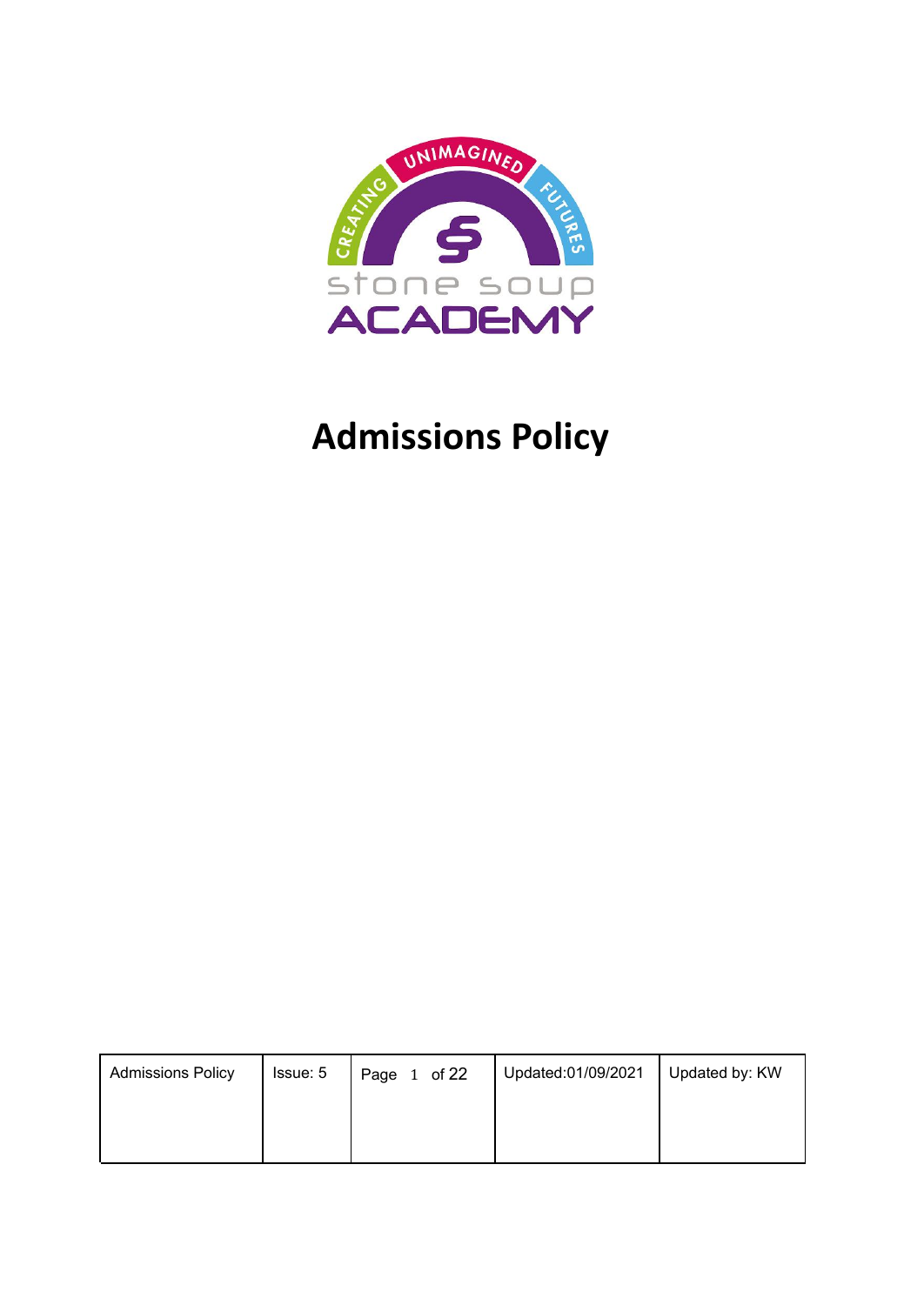## **Admissions Policy**

| 1.         | Introduction                          |                                    | 3  |  |
|------------|---------------------------------------|------------------------------------|----|--|
| 2.         |                                       | <b>Admission Arrangements</b>      | 3  |  |
| 3.         |                                       | Referral Criteria                  | 5  |  |
| 4.         |                                       | <b>Oversubscription Criteria</b>   | 7  |  |
| 5.         |                                       | <b>Complaints Process Criteria</b> | 7  |  |
|            |                                       |                                    |    |  |
| Appendix 1 |                                       | Stone Soup Academy referral form   | 9  |  |
|            | Off site consent form<br>Appendix 2   |                                    |    |  |
|            | Appendix 3<br>Service level agreement |                                    |    |  |
| Appendix 4 |                                       | Single roll transfer form          | 24 |  |

| <b>Admissions Policy</b> | Issue: 5 | Page 2 of 22 | Updated:01/09/2021 | Updated by: KW |
|--------------------------|----------|--------------|--------------------|----------------|
|                          |          |              |                    |                |
|                          |          |              |                    |                |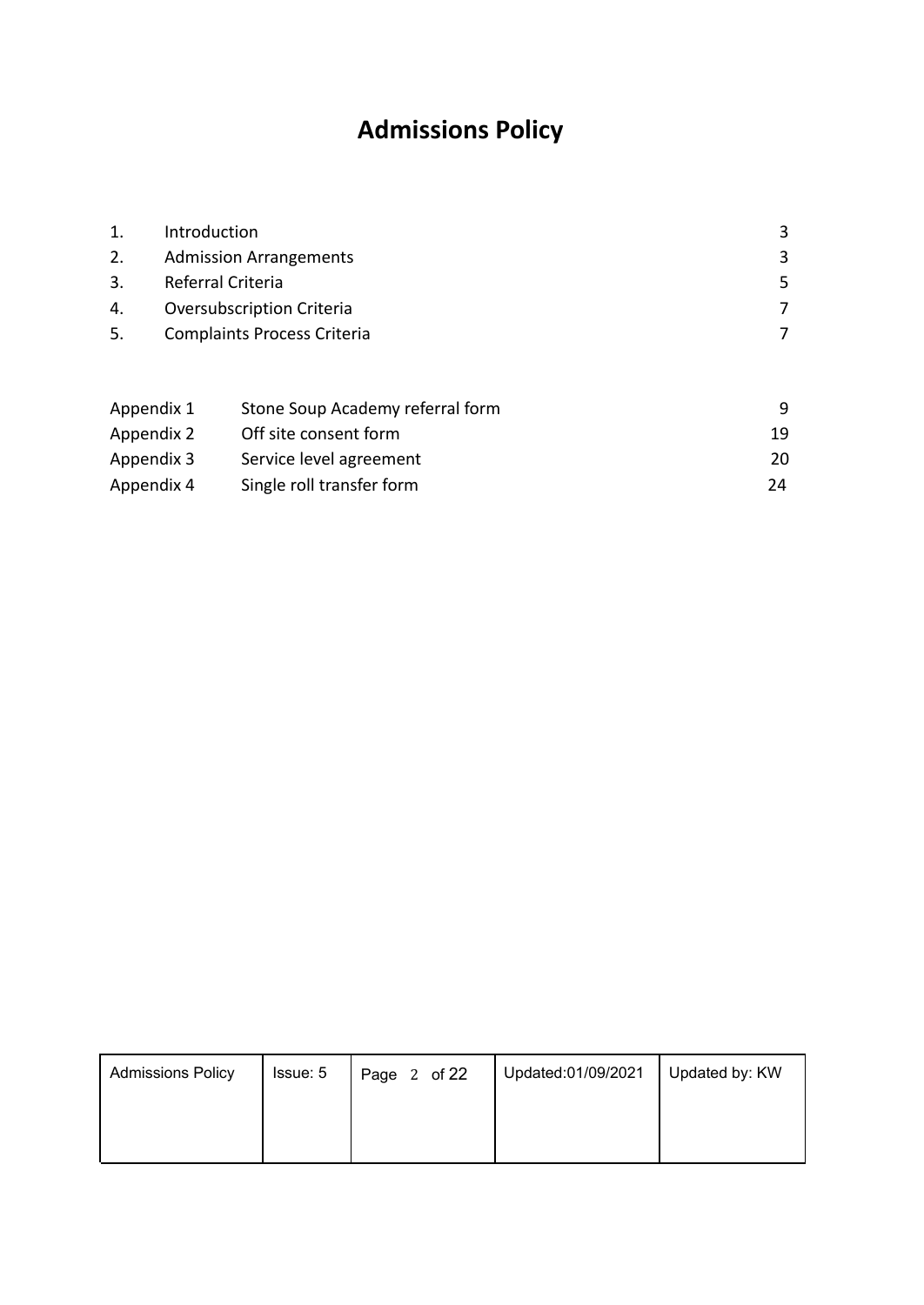#### **1. Introduction**

- 1.1 This document sets out the admission arrangements for Stone Soup Academy. The Academy Trust, as the admission authority for the academy, must approve in advance any changes to the arrangements set out in this document. The Academy Trust will act in accordance with equalities law.
- 1.2 This policy has been framed with due regard to the amended Alternative Provision (AP) School Funding Agreement, in particular Annex B Admissions, as updated in May 2012.

For more information please see –

[http://www.education.gov.uk/schools/leadership/typesofschools/freeschools/a0074737/free-school](http://www.education.gov.uk/schools/leadership/typesofschools/freeschools/a0074737/free-schools-model-funding-agreement) [s-model-funding-agreement](http://www.education.gov.uk/schools/leadership/typesofschools/freeschools/a0074737/free-schools-model-funding-agreement).

Stone Soup Academy will also pay due regard and follow the advice set out in Annex C (Arrangements for students with SEN and disabilities) of the same AP Funding Agreement document, as it applies to admissions.

1.3 We already work very closely with a number of City schools and academies. We have a robust admissions process which referring organisations must follow before a young person starts their education with us. We are determined for the school to continue to be seen as a partner in fulfilling the educational needs of the local community. We have established excellent working relations with other schools locally. We are an equal opportunities, non-discriminatory school and we therefore welcome applications for admission of young people from diverse backgrounds and with varying needs. Each admission is considered on a case-by-case basis to ensure that the students we admit are ones who will benefit from the education provision we offer. The academy operates a fair, objective and transparent admissions system that includes a complaints procedure – *Please see item 5 below*.

#### **2. Admission Arrangements**

- 2.1 In accordance with DfE guidelines (Ref: Free Schools in 2013 DfE, 2011) "Children of compulsory school age can only be admitted to an alternative provision Free School by being referred from local authorities, schools and Academies using their existing referral powers or duties".
- 2.2 Alternative Provision Free Schools therefore, will have different arrangements for admissions from Mainstream Free Schools. The table below sets out the powers and duties, which Local Authorities, schools and Academies have to refer to alternative provision (DfE 2011).

| <b>Admissions Policy</b> | Issue: 5 | Page 3 of 22 | Updated:01/09/2021 | Updated by: KW |
|--------------------------|----------|--------------|--------------------|----------------|
|                          |          |              |                    |                |
|                          |          |              |                    |                |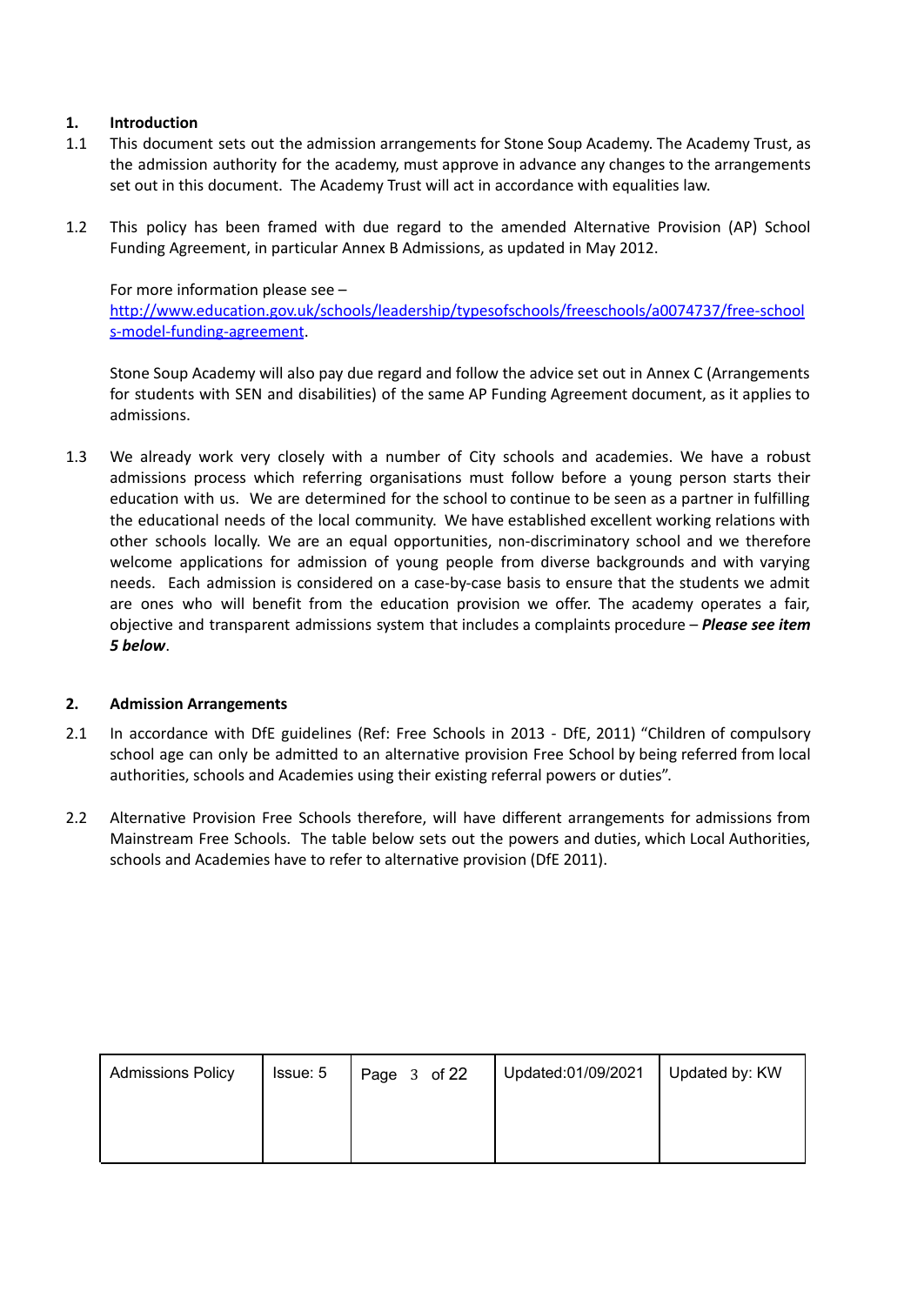| <b>Circumstances</b>                                                                                          | <b>Commissioner</b><br>(responsible for<br>referring the student<br>and paying the per<br>student fee) | <b>Type of referral</b>                                                                                                                                                                                                                                                                                                                                                                                                                                                                                    |
|---------------------------------------------------------------------------------------------------------------|--------------------------------------------------------------------------------------------------------|------------------------------------------------------------------------------------------------------------------------------------------------------------------------------------------------------------------------------------------------------------------------------------------------------------------------------------------------------------------------------------------------------------------------------------------------------------------------------------------------------------|
| Child is permanently<br>excluded<br>or cannot<br>attend<br>mainstream<br>education<br>e.g. because of illness | Local authority*                                                                                       | Full-time, unless there<br>medical<br>are<br>why<br>this<br>would<br>not<br>reasons<br>be<br>appropriate (full-time provision can be<br>made up of part-time provision from two<br>or more providers).<br>Long term or short term - dependent on<br>authority<br>view<br>whether<br>local<br>on<br>reintegration is appropriate and bearing in<br>mind the child's right to suitable and<br>full-time education.<br>Education must start by the sixth day of<br>permanent exclusion but can start earlier. |
| Child<br>fixed<br>has<br>a<br>period exclusion                                                                | Academy or school                                                                                      | Full-time.<br>Short term - child can only be excluded<br>on a fixed period basis for a maximum of<br>45 (school) days in an academic year.<br>Education must start by the sixth day of a<br>fixed period exclusion but can start earlier.                                                                                                                                                                                                                                                                  |
| Child's<br>behaviour<br>needs<br>improvement,<br>example<br>for<br>to<br>prevent<br>permanent<br>exclusion    | Academy** or school                                                                                    | Full-time or part-time (but if part-time, a<br>child must still receive full-time education,<br>which can be made up of part-time<br>provision from two or more providers,<br>one of which may be their Academy or<br>school).<br>Short or mid term - referral cannot last<br>beyond the end of the academic year in<br>which it is made and must be reviewed at<br>least every 30 days by the governing body<br>of the referring school.                                                                  |

| <b>Admissions Policy</b> | Issue: 5 | Page 4 of 22 | Updated:01/09/2021 | Updated by: KW |
|--------------------------|----------|--------------|--------------------|----------------|
|                          |          |              |                    |                |
|                          |          |              |                    |                |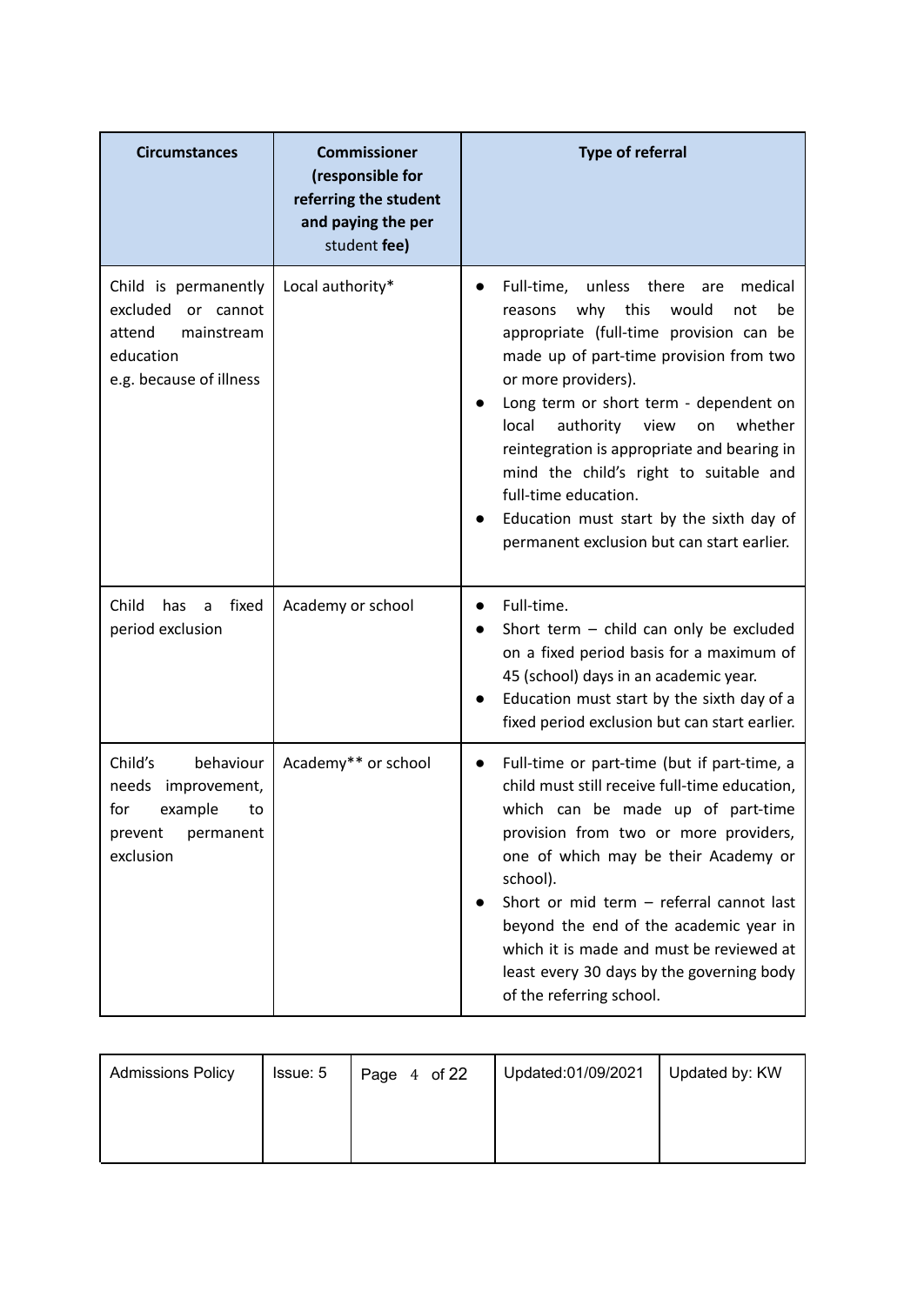\*Except in areas where a new approach to exclusions is being trialled, under which schools take responsibility for permanently excluded students. Your local authority will be able to confirm if it is taking part in this trial.

\*\*Academies have the power to refer students to off-site provision. This power comes from their general powers to advance education (which comes from the object of the memorandum and articles of the Academy Trust). Though these placements are not covered by the same legislative safeguards that apply to students referred by maintained schools, best practice would be to establish relationships with your referring Academies so that they make referrals on the same basis and have regard to the appropriate safeguards (which are set out in brief in the third column).

**In keeping with the above guidelines, all admissions to the Stone Soup Academy Free School are** made via a referral process (using the attached referral form - See Appendix 1). Requests to admit **students to Stone Soup Academy are restricted to identified commissioners that include, but are not exclusively, Nottingham City Council, Nottinghamshire County Council, Nottingham City Schools and Academies as well as schools and academies in Nottinghamshire and Derbyshire.**

- 2.3 The places available at Stone Soup Academy for the academic year 2020/21 is 80 across KS3 and KS4.
- 2.4 Stone Soup Academy may set a higher place number than is published for any specific year. students will not be admitted above the published place number unless exceptional circumstances apply. Before any changes to admission numbers are made the school will consult with the Education Funding Agency (EFA) re potential changes. Only in the case of any agreement (concerning any `exceptional circumstances') with the EFA will the school then report such matters to the Secretary of State.

#### **3. Referral Criteria**

- 3.1 Successful referrals to Stone Soup Academy are most likely where the following conditions are met for a particular student:
	- 1. That full time mainstream provision is not deemed appropriate
	- 2. That a personalised education and behaviour program will stabilise school circumstances and aid progress and achievement
	- 3. That there is a clear need for the structure, regime, routine and consistency of Stone Soup Academy
	- 4. That full background details are made available from the placing authority or school
	- 5. That the interest of the young person is protected
	- 6. That support available to the young person from other agencies prior to placement continues
	- 7. That the referral is not a direct substitute for provision already identified in a statement of special educational needs. If specific support is mentioned in an EHCP, then the school/LA referring the student to Stone Soup Academy needs to continue to fulfil specific tasks or by negotiation and agreement, devolve the task(s) the Stone Soup Academy. This may also involve discussion re funding.

| <b>Admissions Policy</b> | Issue: 5 | Page 5 of 22 | Updated:01/09/2021 | Updated by: KW |
|--------------------------|----------|--------------|--------------------|----------------|
|                          |          |              |                    |                |
|                          |          |              |                    |                |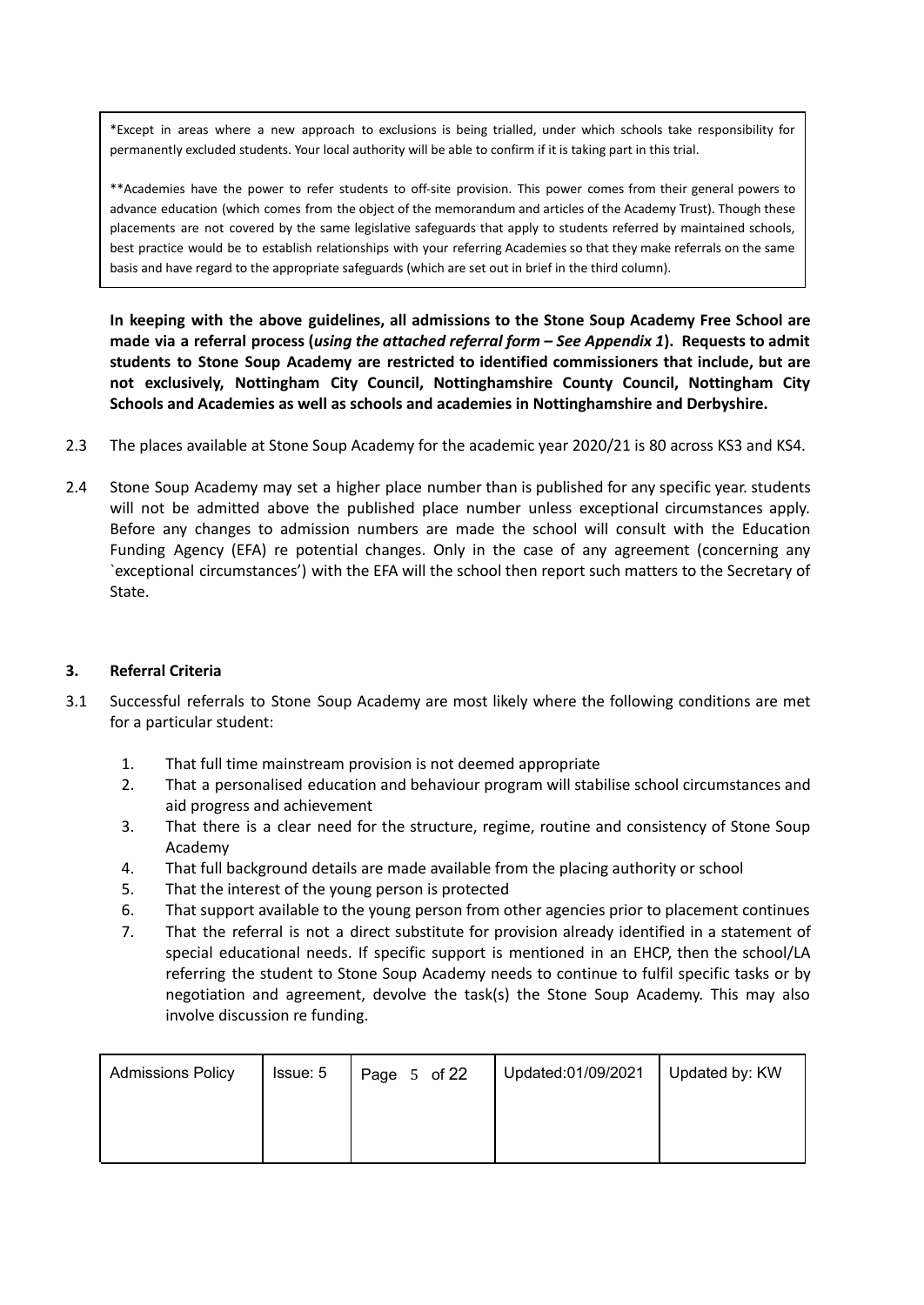- 3.2 Stone Soup Academy presumes that all students with BESD will be educated full-time in local mainstream schools unless there is strong evidence to the contrary. Where evidence does exist Stone Soup Academy expects that it will be gathered as part of a rigorous process of assessment based on the application of relevant and purposeful action over time and in accordance with national guidance. Included within this process should be the consideration of advice from a range of professionals and close family members.
- 3.3 Referrals for individual support are received from schools using the official Stone Soup Academy referral form and must be with the full consent of parents or carers. For students not on the roll of a school referrals are received directly from the Local Authority (LA) and should be sent to SSA accordingly.

All school-based referrals should include IEPs, PSPs or the equivalent, together with review documentation, an incident log and a covering statement. Individual plans should identify the areas that are causing concern, time-related targets and provide a clear programme of action showing how the learner is being supported, when and by whom.

At Stone Soup Academy we also have detailed pro formas set up to maximise information gathered on each incoming student and his/her needs, together with agreements which need to be signed before admission. Please see the following:

- Appendix 1 Stone Soup Academy Referral form
- $\bullet$  Appendix 2 Off site consent form
- Appendix 3 Service level agreement
- Appendix 4 Single roll transfer form
- 3.4 For students unable to attend school for mental health reasons linked to depression, anxiety or phobia, referrals should also include advice from the Education Welfare Service and CAMHS. Other medical advice may also be considered although Stone Soup Academy reserves the right to confirm this through CAMHS. All advice should focus on the extent of the learner's condition and their overall capabilities.

Having received a referral the Stone Soup Academy will acknowledge its receipt and based on the documentation will discuss the intended level of intervention required with the referring school.

In cases where a higher level of difficulty leads to consideration for long term off-site support, schools will be asked to set up a planning meeting to explore in greater detail the needs and capabilities of the learner and the nature of the provision required.

3.5 All placements will be reviewed at termly intervals to determine their feasibility. The basis will be both formal and informal depending upon circumstances. The Principal will make decisions regarding

| <b>Admissions Policy</b> | Issue: 5 | Page 6 of 22 | Updated:01/09/2021 | Updated by: KW |
|--------------------------|----------|--------------|--------------------|----------------|
|                          |          |              |                    |                |
|                          |          |              |                    |                |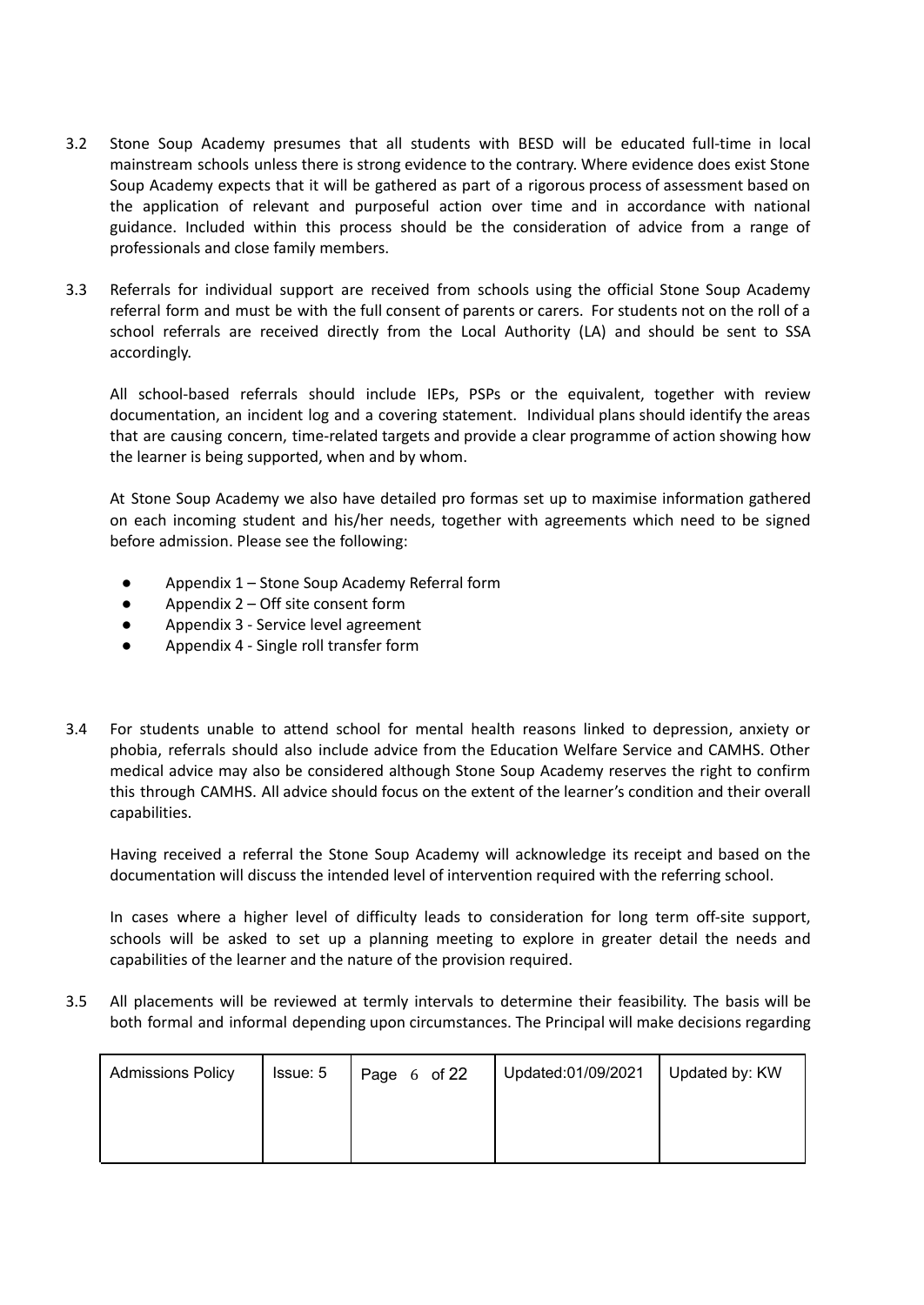appropriateness of placement after consultation with all concerned parties. If appropriate to the needs of a student we will support a return to mainstream education, this occurs rarely. Our primary concern is not to put the student's progress at risk; it is often the case that where our style of education is supporting that progress, a return to mainstream education might be detrimental. In all cases, we work closely with the referring school or provider to ensure that the provision made for the young person is absolutely in his or her best interests, and offers the best opportunity for achieving solid outcomes.

- 3.6 For Key Stage 3 students, however, there will be a different emphasis, again where appropriate, to enable students to be re-integrated into the mainstream for Key Stage 4 wherever possible.
- 3.7 Stone Soup Academy endeavours to offer successful personalised education packages to all children who are admitted. Sometimes, however valid the placement seems, it may become evident that a young person's stay at Stone Soup Academy will not work in their best interests. We aim to provide the most suitable education provision to best match the needs of each individual student. We endeavour to tailor each young person's provision to suit their individual requirements. However, if the young person requires specialist provision more than we are able to offer (e.g. residential psychiatric assessment and support) or if we are otherwise unable to meet their needs, we will review each case on its merits to agree (in the student's best interests) a more appropriate option for all concerned.
- 3.8 In all circumstances, however, the Secretary of State may direct Stone Soup Academy to admit such a student and that direction shall be binding on Stone Soup Academy.
- 3.9 Regarding key Stage 5 (KS5) admissions, we follow the same rules that apply to post 16 mainstream schools. By this we act in a fair, clear and objective manner. We intend to use the same criteria as listed in 3.1 above, in this case using ONLY categories 3-7.

#### **4. Oversubscription Criteria**

- 4.1 Where there are more applications for places at Stone Soup Academy than are available, a waiting list will be held and operated by the Principal. On a place becoming available, and to ensure that vulnerable young people are offered a school place as soon as possible, places will be prioritised to students based on the following criteria:
	- Looked after Children, or formerly Looked after Children;
	- Children who are homeless;
	- Vulnerable children, i.e. where child protection procedures are on-going;
	- Children who have been out of education for two months or more (where more than one child meets this criterion the period of time beyond two months will be used to prioritise any application);
	- Children from the criminal justice system or student Referral Units who need to be reintegrated into mainstream education;

| <b>Admissions Policy</b> | Issue: 5 | Page 7 of 22 | Updated:01/09/2021 | Updated by: KW |
|--------------------------|----------|--------------|--------------------|----------------|
|                          |          |              |                    |                |
|                          |          |              |                    |                |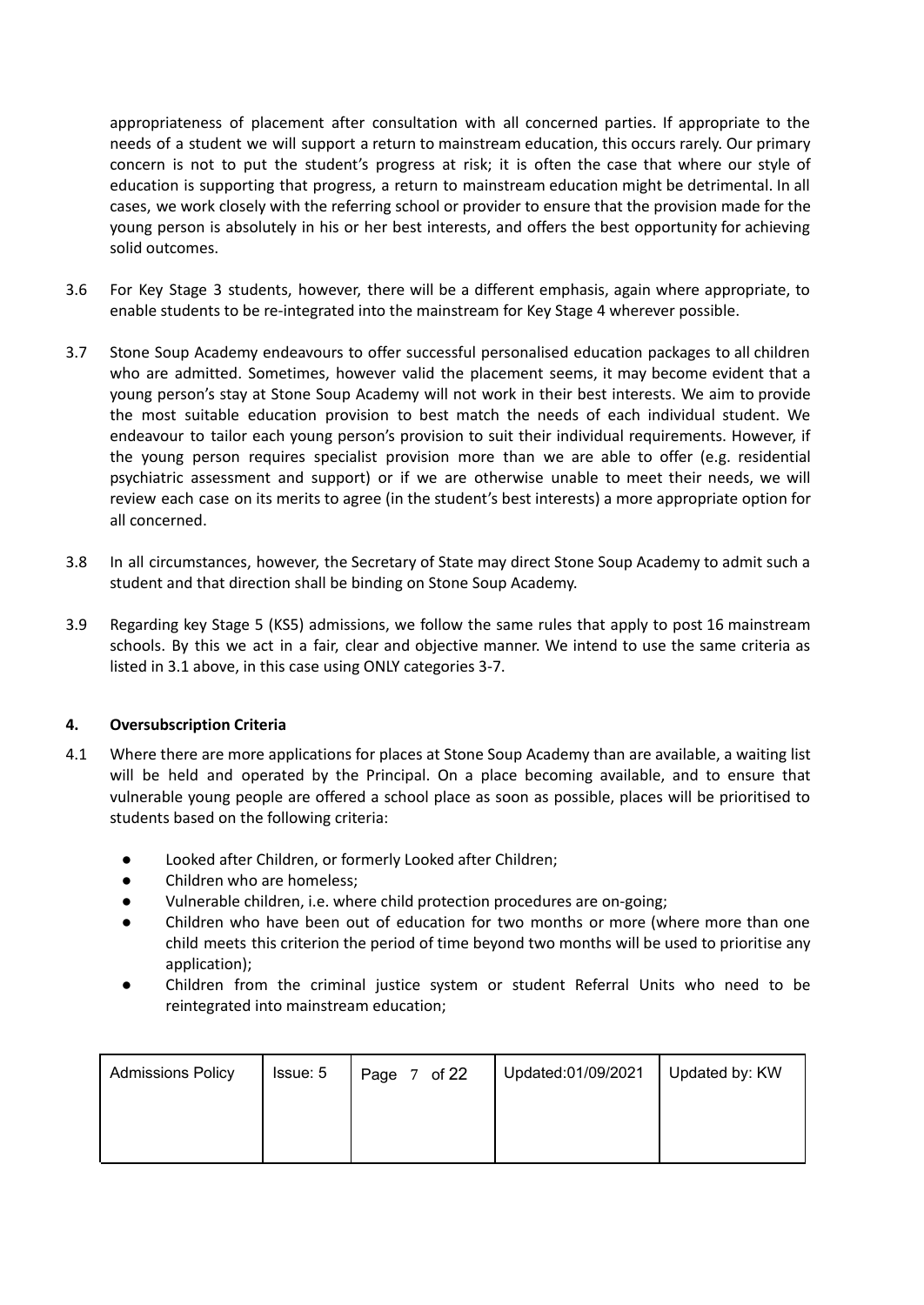- Children with unsupportive family backgrounds for whom a place has not been sought;
- Children with special educational needs, disabilities or medical conditions (but without a statement);
- Children who are young carers;
- Children of Gypsies, Roma, Travellers, refugees and asylum seekers;
- Length of time out of education.

#### **5. Complaints Process Criteria**

- 5.1 Admissions Appeals arrangements are not statutory regarding AP schools. However, at Stone Soup Academy we want to be as fair, objective and transparent as we can with all stakeholders regarding our admissions procedures.
- 5.2 Commissioners have the right of appeal against the refusal of a place at the Stone Soup Academy for which they have applied. Commissioners wishing to appeal must contact the school to find out the procedure contained within our Complaints policy.
- 5.3 The Commissioner of any child who is refused a place at Stone Soup Academy has a right of appeal to an Independent Appeals Panel. The panel consists of three people who are independent of the school Body and the Local Authority. The panel will consider the circumstances of the case put before them. Both Stone Soup Academy and the Commissioner must abide by the decision.

| <b>Student name</b>                                                    |  |
|------------------------------------------------------------------------|--|
| Gender                                                                 |  |
| D.O.B                                                                  |  |
| Year group                                                             |  |
| Ethnicity                                                              |  |
| Religion                                                               |  |
| <b>First language</b>                                                  |  |
| <b>Home address</b><br>(Please specify whom the learner lives<br>with) |  |

#### 1. **Learner details**

| <b>Admissions Policy</b> | Issue: 5 | Page 8 of 22 | Updated:01/09/2021 | Updated by: KW |
|--------------------------|----------|--------------|--------------------|----------------|
|                          |          |              |                    |                |
|                          |          |              |                    |                |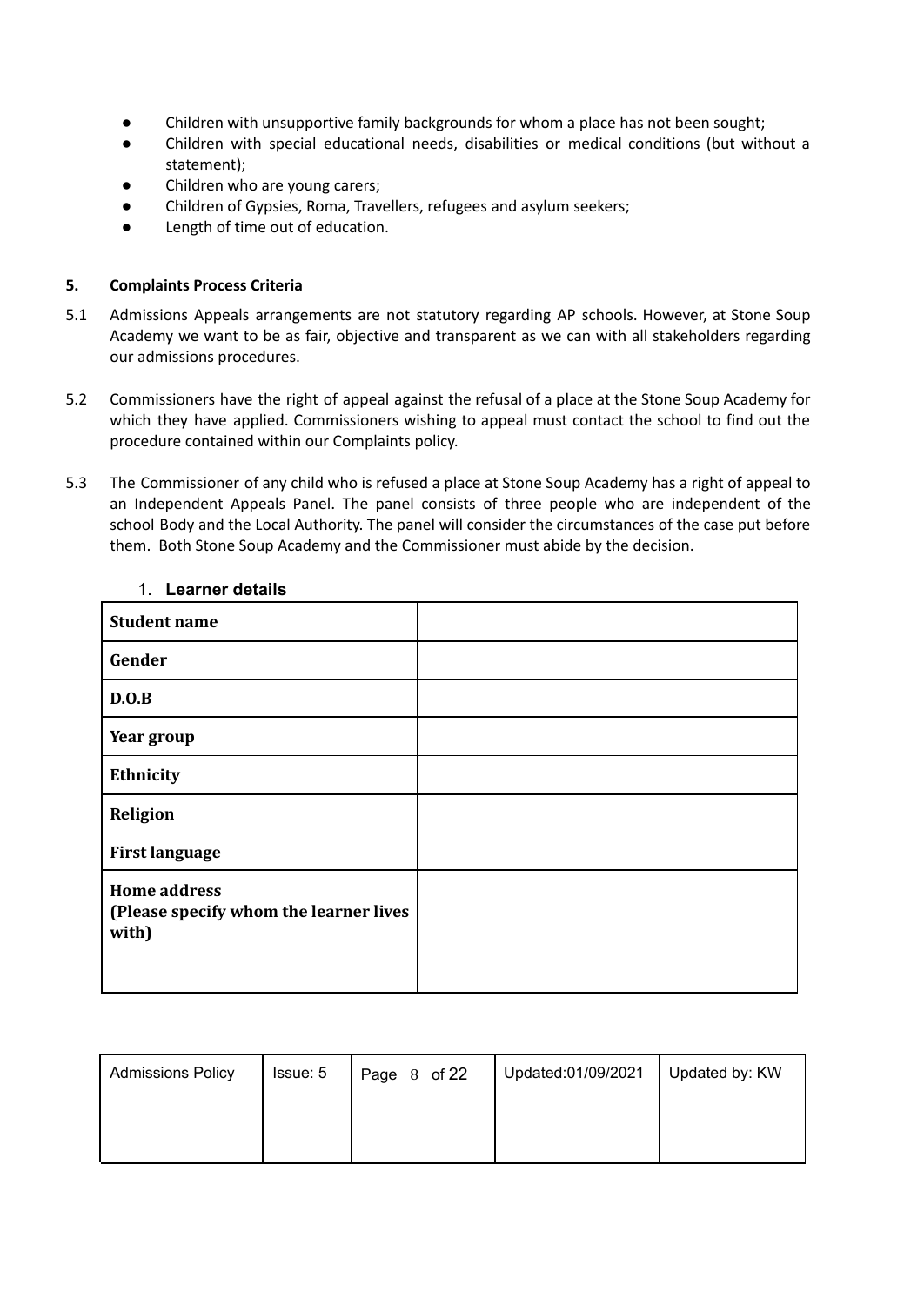| Parent / carer contact name/number<br>(first point of call)                                                                            |  |
|----------------------------------------------------------------------------------------------------------------------------------------|--|
| Parent / carer contact name/number<br>(Second point of call)                                                                           |  |
| Emergency contact name / number                                                                                                        |  |
| <b>Medical information (please provide)</b><br>details)<br>Is there a requirement for medication<br>to be administered during the day? |  |

### **2. Referring organisation details**

| <b>Referring organisation</b>             |        |
|-------------------------------------------|--------|
| <b>Address</b>                            |        |
|                                           |        |
| <b>Contact name / Position</b>            |        |
| <b>Contact number</b>                     |        |
| <b>UPN</b> number                         |        |
| <b>ULN</b> number                         |        |
| <b>FSM</b>                                | Yes/No |
| <b>DSL contact name and email address</b> |        |

### **3. SEN details**

| <b>SEN Status:</b><br><b>EHCP</b><br><b>School support</b><br>none |  |
|--------------------------------------------------------------------|--|
| Does this student have a specific<br>diagnosis?                    |  |

| <b>Admissions Policy</b> | Issue: 5 | Page 9 of 22 | Updated:01/09/2021 | Updated by: KW |
|--------------------------|----------|--------------|--------------------|----------------|
|                          |          |              |                    |                |
|                          |          |              |                    |                |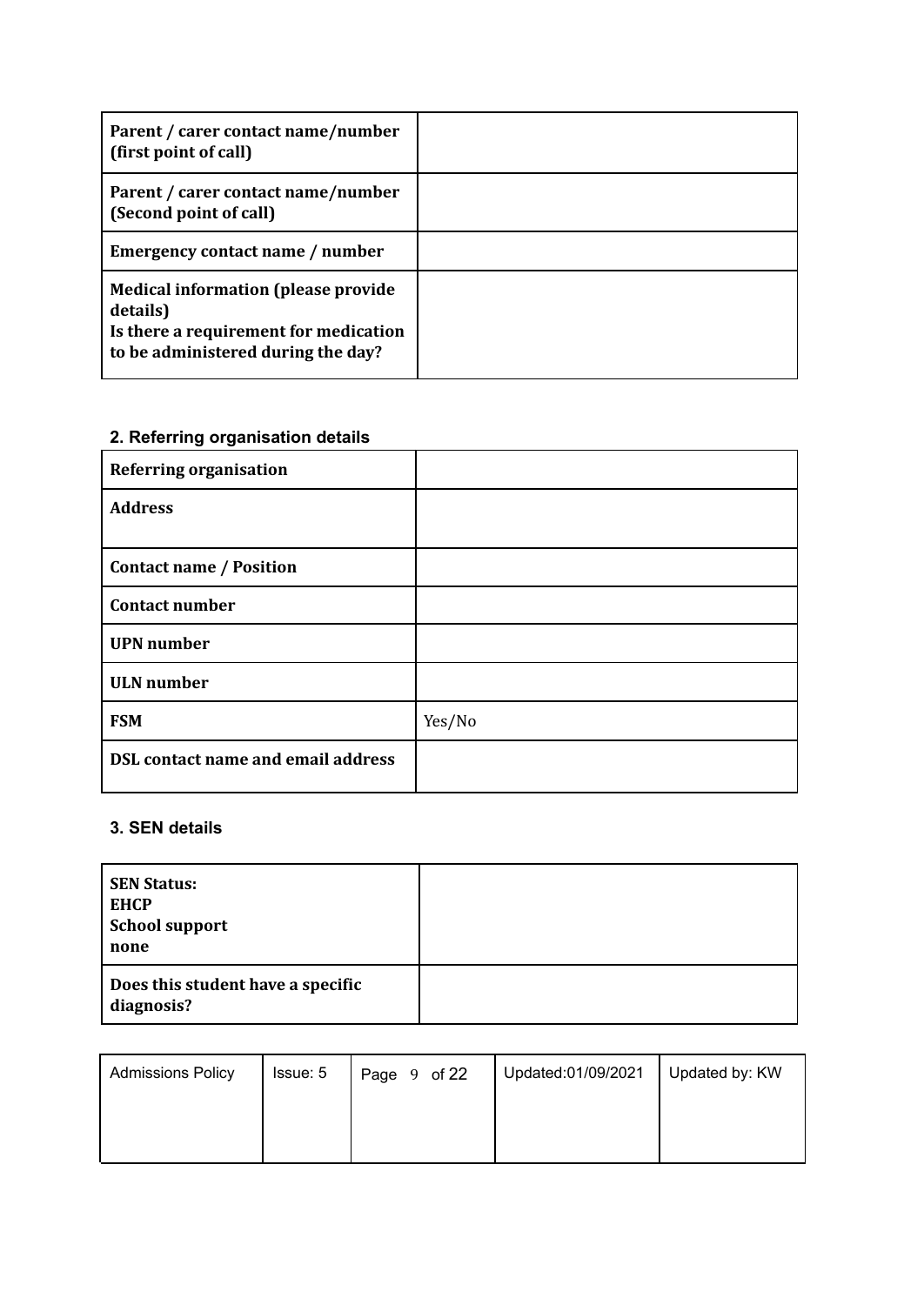| <b>Cognition and learning difficulties</b> |  |
|--------------------------------------------|--|
| Social, Emotional and mental health        |  |
| <b>Communication and interaction</b>       |  |
| <b>Sensory and physical</b>                |  |
| <b>Exam Access arrangements</b>            |  |
| <b>Referring organisation SENCO</b>        |  |
| <b>Contact number</b>                      |  |

### **4. Outside Agency details**

| Is the learner open to social care<br>(please provide social worker details)    |  |
|---------------------------------------------------------------------------------|--|
| Please outline if social care<br>involvement - what category - CIN, CP<br>etc   |  |
| Is the learner open to Targeted Family<br>support? (Please provide details)     |  |
| Is the learner open to any form of<br>universal services? (CGL, CAMHS etc)      |  |
| Is the learner open to the Youth<br>Justice Service (please provide<br>details) |  |

### **COVID-19 information**

| Has the learner had the virus?                                              |  |
|-----------------------------------------------------------------------------|--|
| Has the learner been tested for COVID-19?<br>If yes - what was the outcome? |  |

| <b>Admissions Policy</b> | Issue: 5 | Page 10 of 22 | Updated:01/09/2021 | Updated by: KW |
|--------------------------|----------|---------------|--------------------|----------------|
|                          |          |               |                    |                |
|                          |          |               |                    |                |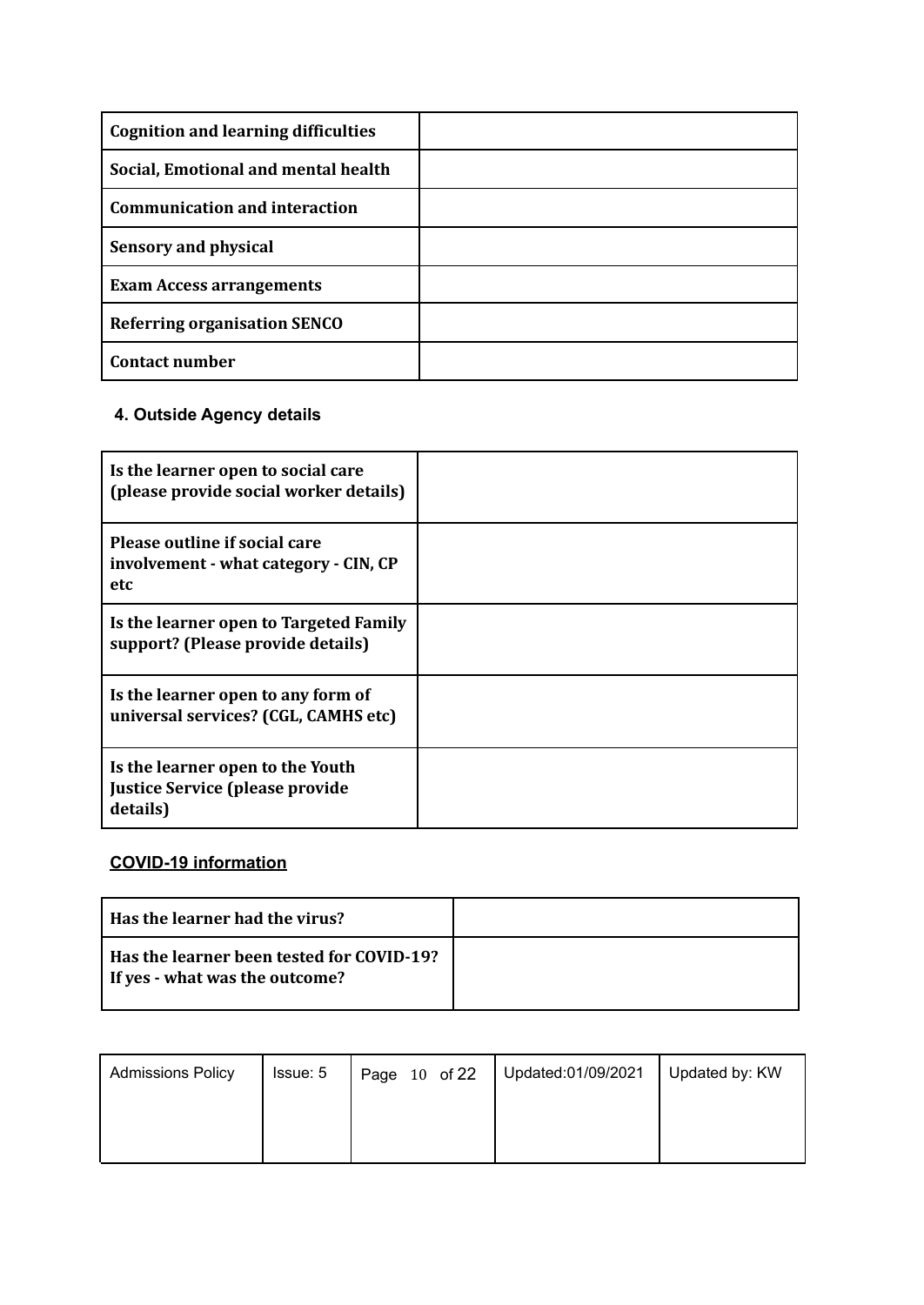| Are there any 'vulnerable' people within<br>the household?                    |  |
|-------------------------------------------------------------------------------|--|
| Does the learner have access to a<br>laptop/tablet to access online learning? |  |
| Does the learner have access to the<br>internet?                              |  |

### **5. Reason for exclusion and why the learner would benefit at SSA**

| (Please give as much detail as possible) |
|------------------------------------------|
|------------------------------------------|

| <b>Admissions Policy</b> | Issue: 5 | Page 11 of 22 | Updated:01/09/2021 | Updated by: KW |
|--------------------------|----------|---------------|--------------------|----------------|
|                          |          |               |                    |                |
|                          |          |               |                    |                |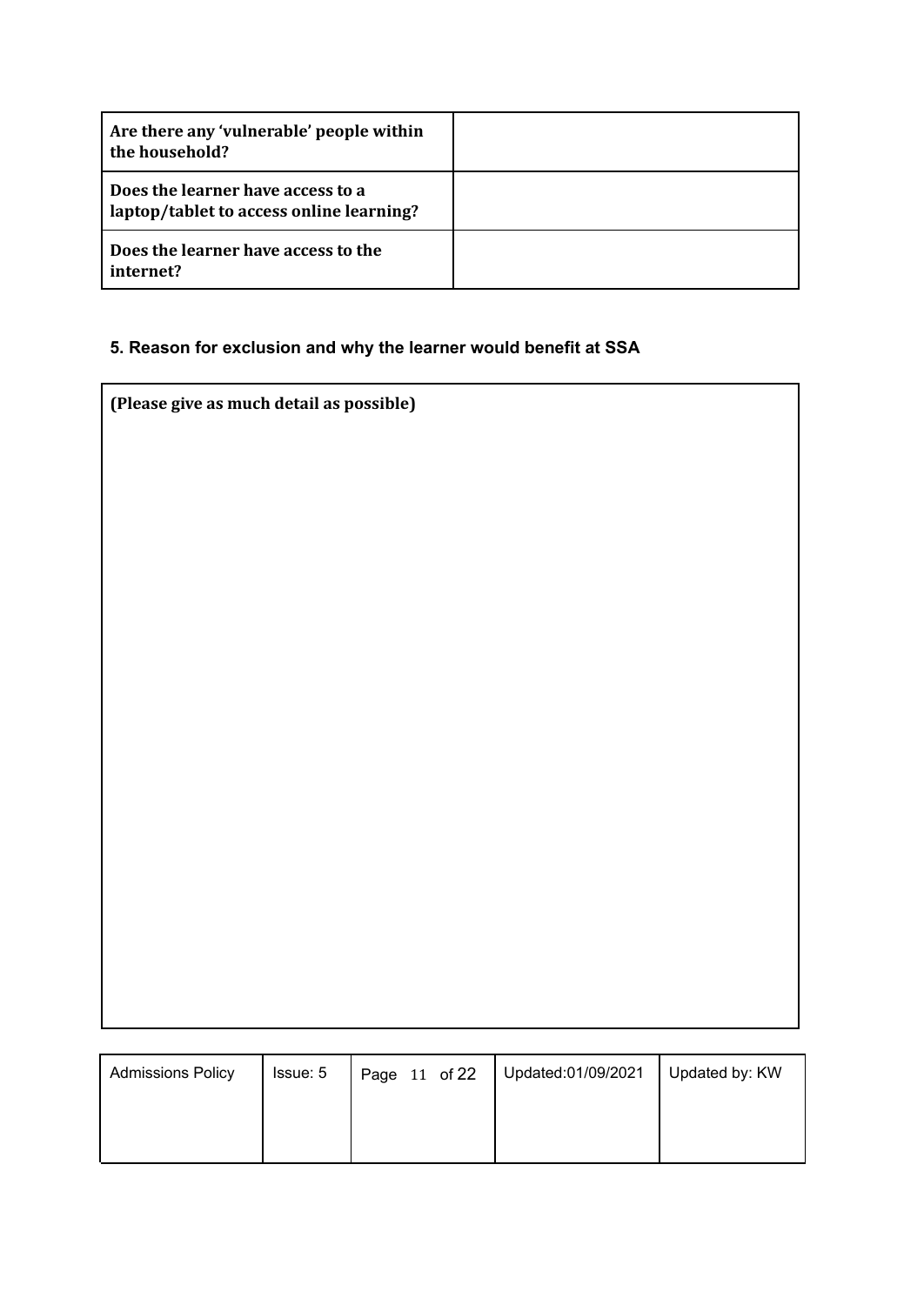### **6. Education profile**

### **Key stage 2**

|                | <b>Results</b> |
|----------------|----------------|
| <b>Reading</b> |                |
| <b>Writing</b> |                |
| <b>Maths</b>   |                |

### **Key stage 3**

|                | <b>Working below</b> | <b>Working At</b> | <b>Working above</b> |
|----------------|----------------------|-------------------|----------------------|
| Reading        |                      |                   |                      |
| <b>Writing</b> |                      |                   |                      |
| <b>Maths</b>   |                      |                   |                      |

#### **Key stage 4**

|                | <b>Current level</b> | <b>Target grade</b> | Exam grade (If<br>applicable) |
|----------------|----------------------|---------------------|-------------------------------|
| <b>English</b> |                      |                     |                               |
| <b>Maths</b>   |                      |                     |                               |
| <b>Science</b> |                      |                     |                               |

### **Additional subjects**

| <b>Current level</b> | Target grade | Exam grade (If<br>applicable) |
|----------------------|--------------|-------------------------------|
|----------------------|--------------|-------------------------------|

| <b>Admissions Policy</b> | Issue: 5 | Page 12 of 22 | Updated:01/09/2021 | Updated by: KW |
|--------------------------|----------|---------------|--------------------|----------------|
|                          |          |               |                    |                |
|                          |          |               |                    |                |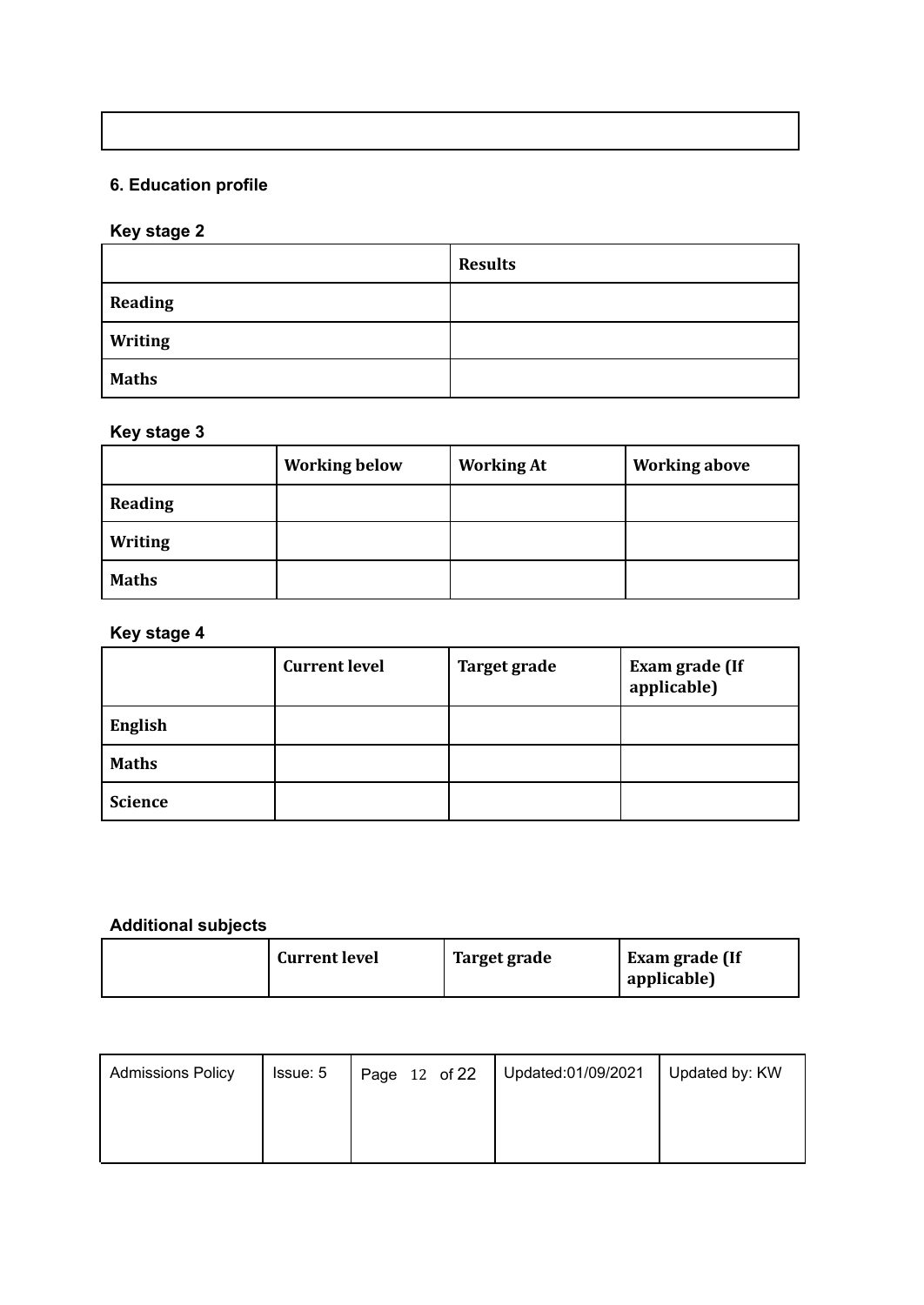#### **Coursework**

| Course | Available | Complete |
|--------|-----------|----------|
|        |           |          |
|        |           |          |

#### **7. Attendance**

| (%) | Current attendance   Authorised absence   Unauthorised<br>(%) | absence $(\% )$ | Date of last<br>attendance |
|-----|---------------------------------------------------------------|-----------------|----------------------------|
|     |                                                               |                 |                            |

| Family service involvement re:<br>Attendance enforcement? |  |
|-----------------------------------------------------------|--|
| If yes - please provide contact details                   |  |

#### **8. Exclusion history over the last 12 months**

| Excluded from    | Excluded to              | Reason for exclusion |
|------------------|--------------------------|----------------------|
| date / number of | $\int$ (date / number of |                      |
| days)            | days)                    |                      |

| <b>Admissions Policy</b> | Issue: 5 | Page 13 of 22 | Updated:01/09/2021 | Updated by: KW |
|--------------------------|----------|---------------|--------------------|----------------|
|                          |          |               |                    |                |
|                          |          |               |                    |                |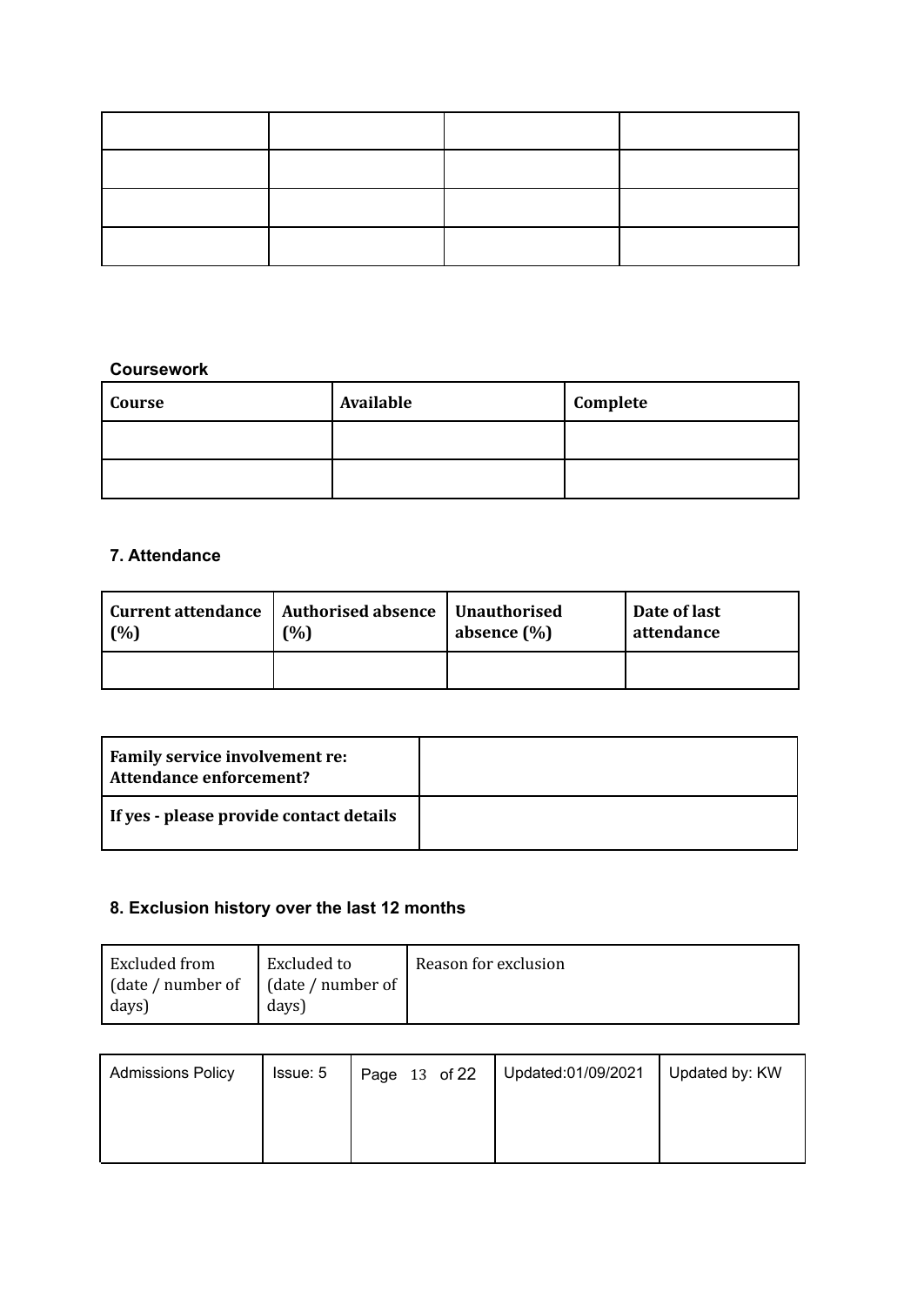#### **9. Previous schools attended**

| <b>School attended</b> | Date from | Date to |
|------------------------|-----------|---------|
|                        |           |         |
|                        |           |         |
|                        |           |         |
|                        |           |         |

#### **10. Family overview / Vulnerable groups**

**Please provide details about the living situation - number of siblings, who lives in the household, does the learner live with parents / carers etc**

| <b>Admissions Policy</b> | Issue: 5 | Page 14 of 22 | Updated:01/09/2021 | Updated by: KW |
|--------------------------|----------|---------------|--------------------|----------------|
|                          |          |               |                    |                |
|                          |          |               |                    |                |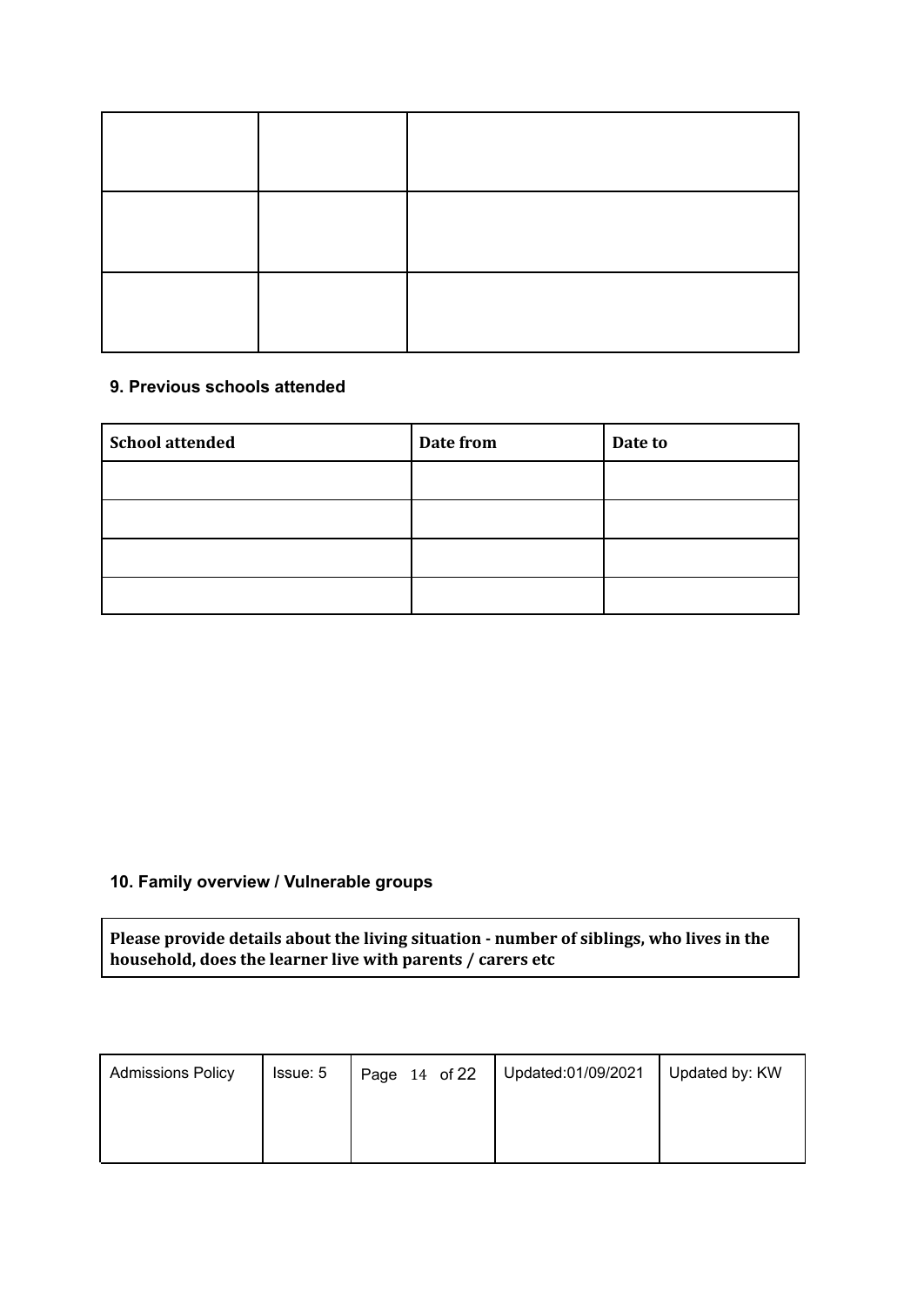| <b>Permanent exclusion</b>                  |  |
|---------------------------------------------|--|
| <b>Gypsies, Roma and Travellers (GRT)</b>   |  |
| Child missing education                     |  |
| Child refugee or child of asylum seeker     |  |
| <b>Young carer</b>                          |  |
| Unaccompanied asylum seeking child          |  |
| <b>School refuser</b>                       |  |
| <b>Eligible for Free school meals (FSM)</b> |  |
| <b>LAC</b>                                  |  |
| At risk of child sexual exploitation        |  |
| <b>Young offender</b>                       |  |
| Pregnant student / school girl mother       |  |
| <b>Anxious learner</b>                      |  |

### **Does the learner fall into a vulnerable group?**

### **11. Learner profile**

|                   | <b>Needs</b><br>attention | Acceptable | Very good | <b>Excellent</b> |
|-------------------|---------------------------|------------|-----------|------------------|
| <b>Attendance</b> |                           |            |           |                  |

| <b>Admissions Policy</b> | Issue: 5 | Page 15 of 22 | Updated:01/09/2021 | Updated by: KW |
|--------------------------|----------|---------------|--------------------|----------------|
|                          |          |               |                    |                |
|                          |          |               |                    |                |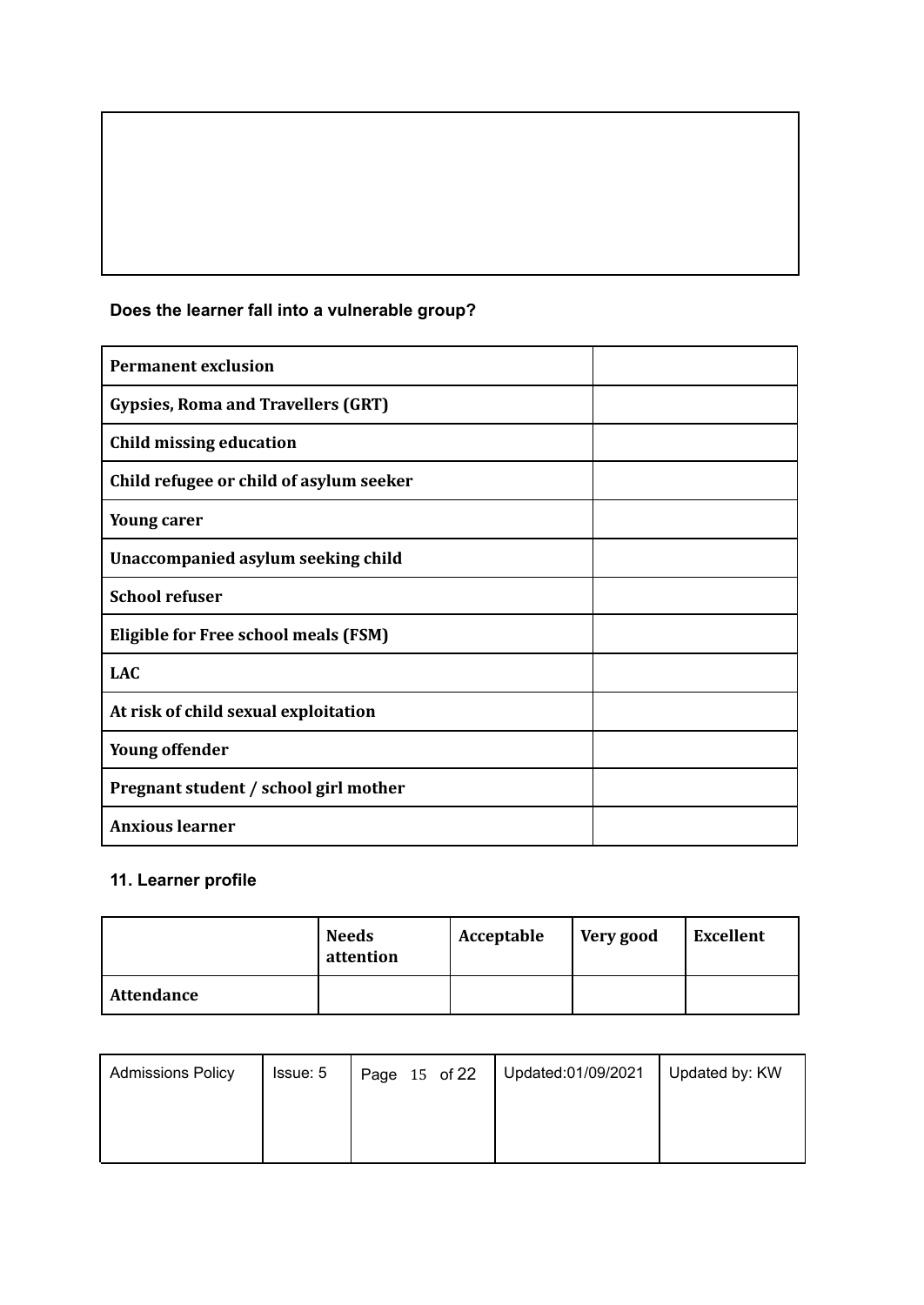| Punctuality                                      |  |  |
|--------------------------------------------------|--|--|
| Confidence                                       |  |  |
| <b>Interaction with other</b><br><b>learners</b> |  |  |
| <b>General behaviour</b>                         |  |  |
| <b>Attitude to home life</b>                     |  |  |
| <b>Parental attitude to</b><br>school            |  |  |
| <b>Emotional resilience</b>                      |  |  |

#### **Any other comments**

#### **12. Risk assessment**

|                                         | <b>Never</b> | <b>Sometimes</b> | <b>Often</b> |
|-----------------------------------------|--------------|------------------|--------------|
| Gives in easily to pressure from others |              |                  |              |

| <b>Admissions Policy</b> | Issue: 5 | Page 16 of 22 | Updated:01/09/2021 | Updated by: KW |
|--------------------------|----------|---------------|--------------------|----------------|
|                          |          |               |                    |                |
|                          |          |               |                    |                |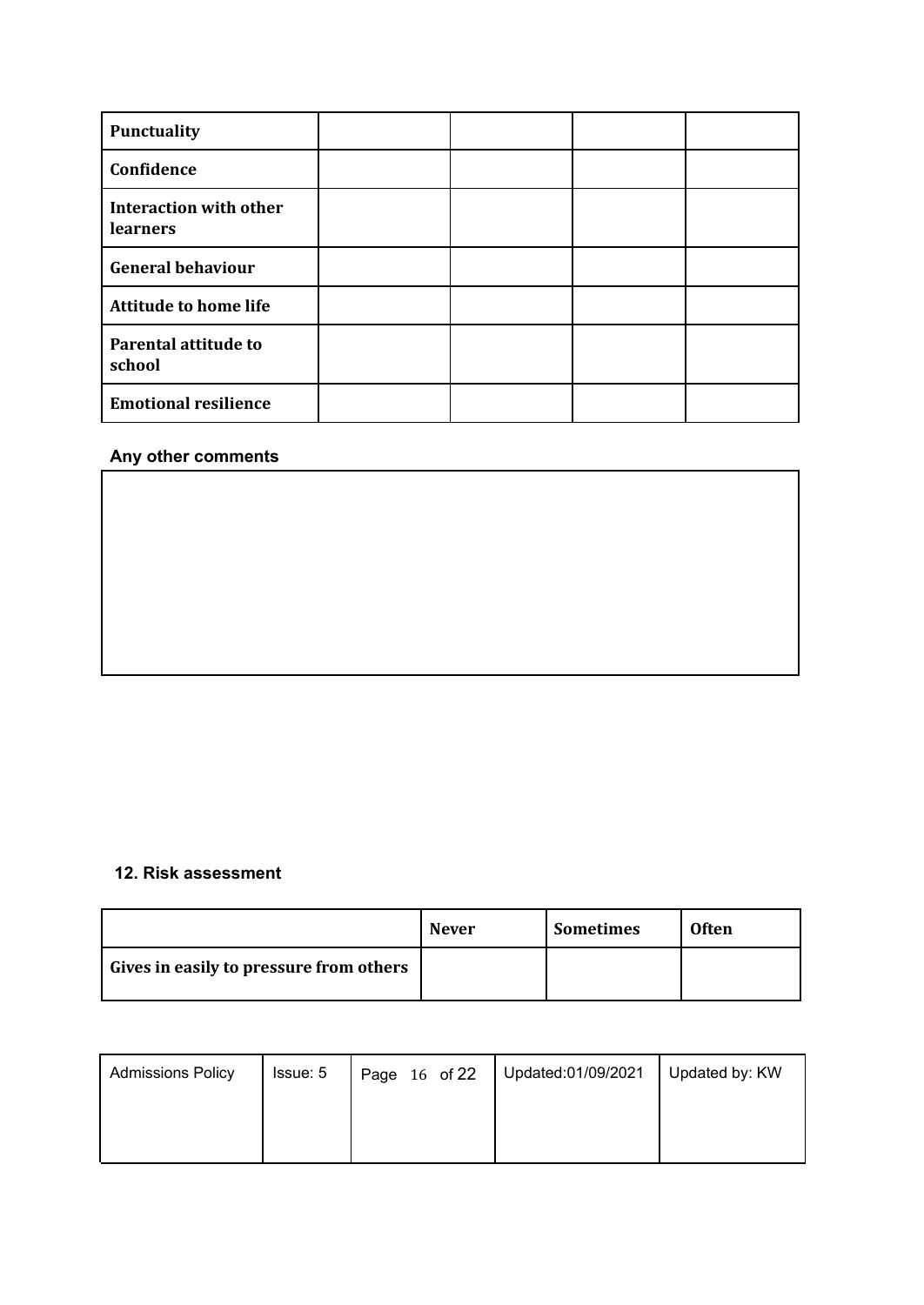| <b>Risk of being transported</b>             |  |  |
|----------------------------------------------|--|--|
| Has poor control of temper                   |  |  |
| <b>Challenges authority</b>                  |  |  |
| <b>Causes damage to property</b>             |  |  |
| <b>Verbally abuses peers</b>                 |  |  |
| <b>Verbally abuses staff</b>                 |  |  |
| Displays aggressive behaviour                |  |  |
| Has caused deliberate injury to peers        |  |  |
| Has caused deliberate injury to staff        |  |  |
| Displays sexually inappropriate<br>behaviour |  |  |
| <b>Risk of self harm</b>                     |  |  |
| <b>Manipulative behaviour</b>                |  |  |
| Truancy / leaving site without<br>permission |  |  |
| Drug / alcohol use                           |  |  |
| Brought in or used an offensive<br>weapon    |  |  |
| <b>Racist tendencies</b>                     |  |  |
| <b>Radicalisation risk</b>                   |  |  |
| <b>Gang association (Suspected)</b>          |  |  |
| Any other comments                           |  |  |

### **13. Pen profile**

| <b>Admissions Policy</b> | Issue: 5 | Page 17 of 22 | Updated:01/09/2021 | Updated by: KW |
|--------------------------|----------|---------------|--------------------|----------------|
|                          |          |               |                    |                |
|                          |          |               |                    |                |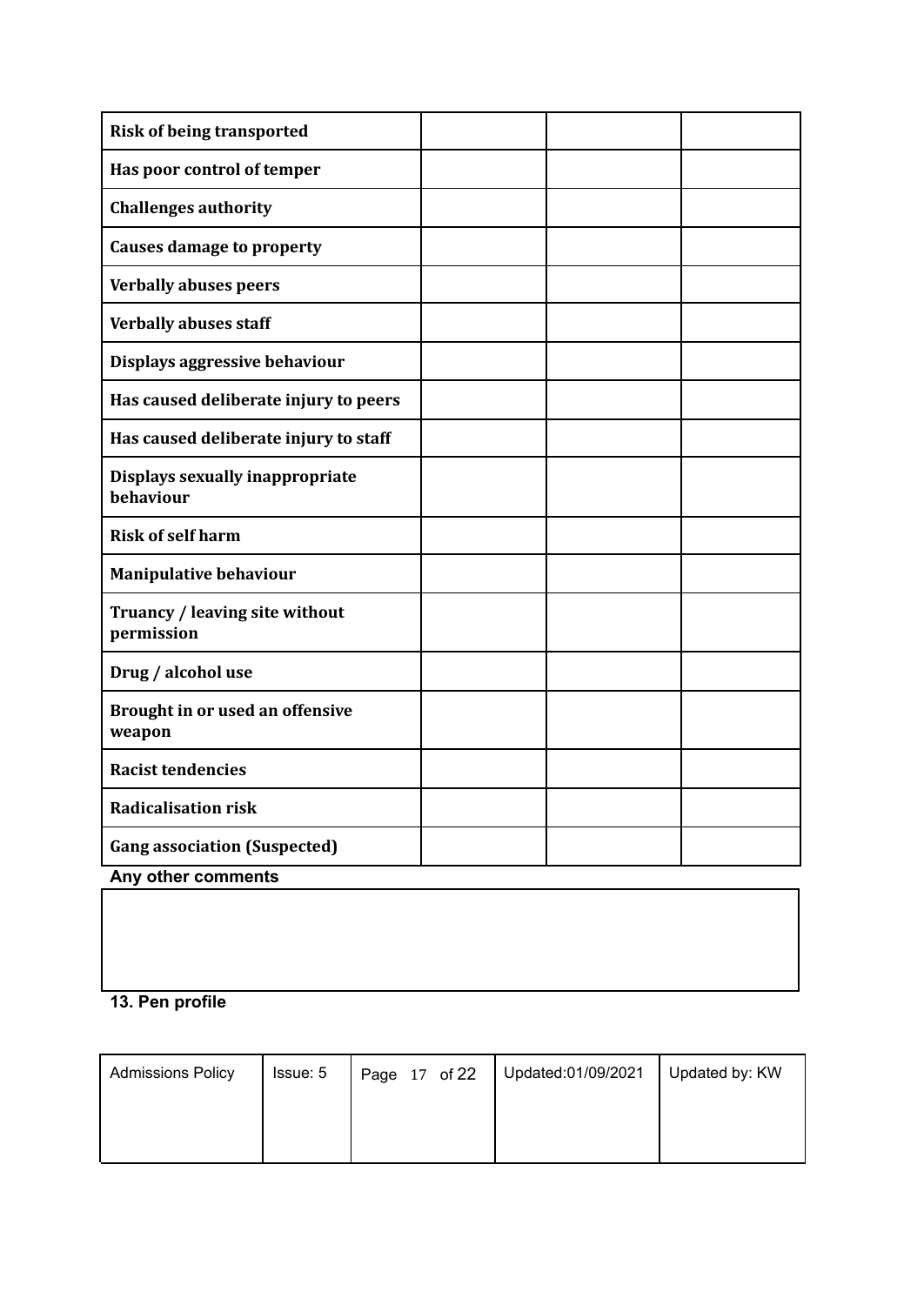| <b>Strengths</b> | <b>Areas for development</b> |
|------------------|------------------------------|
|                  |                              |
|                  |                              |
|                  |                              |
|                  |                              |

| <b>Triggers</b> | Learning style / favoured learning<br>environment |
|-----------------|---------------------------------------------------|
|                 |                                                   |
|                 |                                                   |

| <b>Behaviours</b> | <b>Strategies</b> |
|-------------------|-------------------|
|                   |                   |
|                   |                   |
|                   |                   |
|                   |                   |

**14. Learner views / comments**

| <b>Admissions Policy</b> | Issue: 5 | Page 18 of 22 | Updated:01/09/2021 | Updated by: KW |
|--------------------------|----------|---------------|--------------------|----------------|
|                          |          |               |                    |                |
|                          |          |               |                    |                |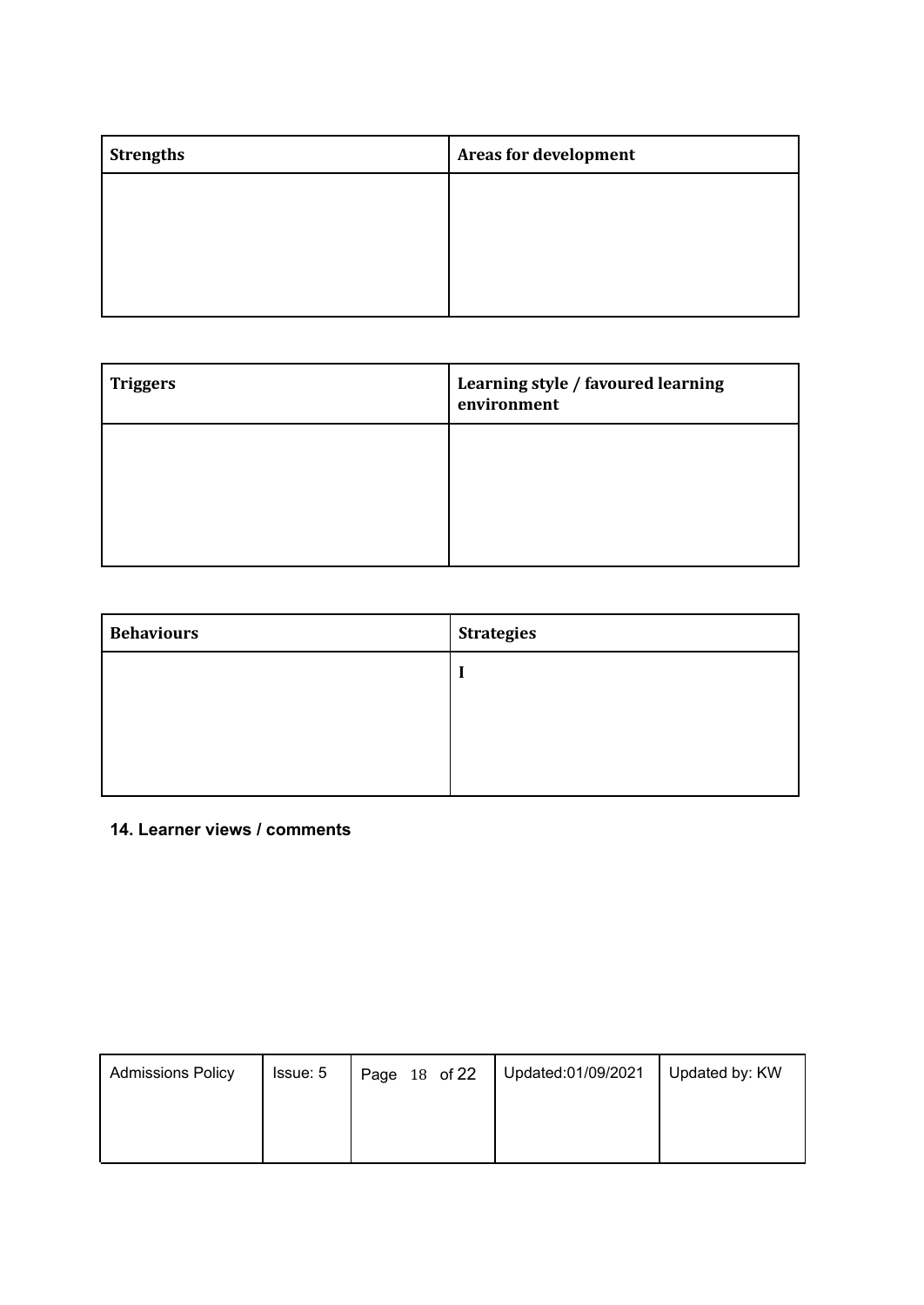**Why does the student want to attend SSA?**

| <b>Admissions Policy</b> | Issue: 5 | Page 19 of 22 | Updated:01/09/2021 | Updated by: KW |
|--------------------------|----------|---------------|--------------------|----------------|
|                          |          |               |                    |                |
|                          |          |               |                    |                |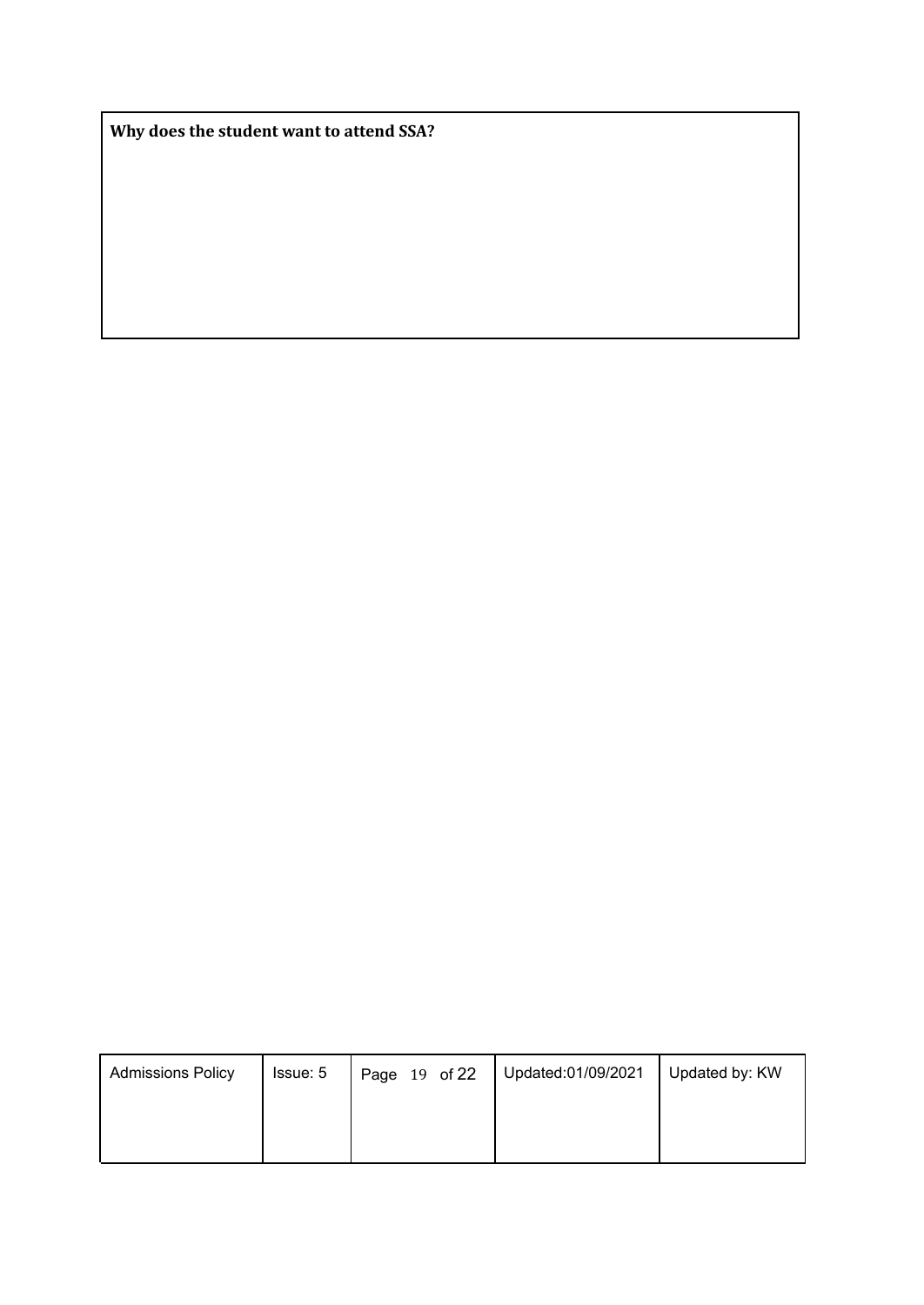### **Parent/Carer consent for off-site visits**

As part of the academy curriculum, we will arrange visits in the local community to support the students' learning and experiences.

For your son/daughter to take part in such activities we require written permission from their parent/carer.

Please note that separate letters and permission slips will be sent out for planned visits and trips further afield.

| L                |  |
|------------------|--|
|                  |  |
|                  |  |
| give consent for |  |
|                  |  |
| .                |  |

to participate in curriculum/sports activity/impromptu visits to local museums and galleries.

I have read the details about the activity at the top of this form and hereby give my consent to the following:

- i. my son/daughter participating in the activity described
- ii. the School, in the event that it is necessary, obtaining or rendering properly qualified medical assistance to my son/daughter
- iii. Self-administration of prescribed dosage of any required medication, e.g. paracetamol, travel sickness tablets, as advised by a pharmacist.

I also acknowledge the following:

- i. the need for compliance with requests and responsible behaviour on their part.
- ii. that in the event of a serious behaviour incident before the activity, the School may refuse to take my son/daughter on the activity. In the event of a serious behaviour incident during the activity, the School has the right to exclude my son/daughter from the remaining part of this activity. In either case, the trip leader's decision shall be final and I shall forfeit all monies

| <b>Admissions Policy</b> | Issue: 5 | $\vert$ Page 20 of 22 | Updated:01/09/2021 | Updated by: KW |
|--------------------------|----------|-----------------------|--------------------|----------------|
|                          |          |                       |                    |                |
|                          |          |                       |                    |                |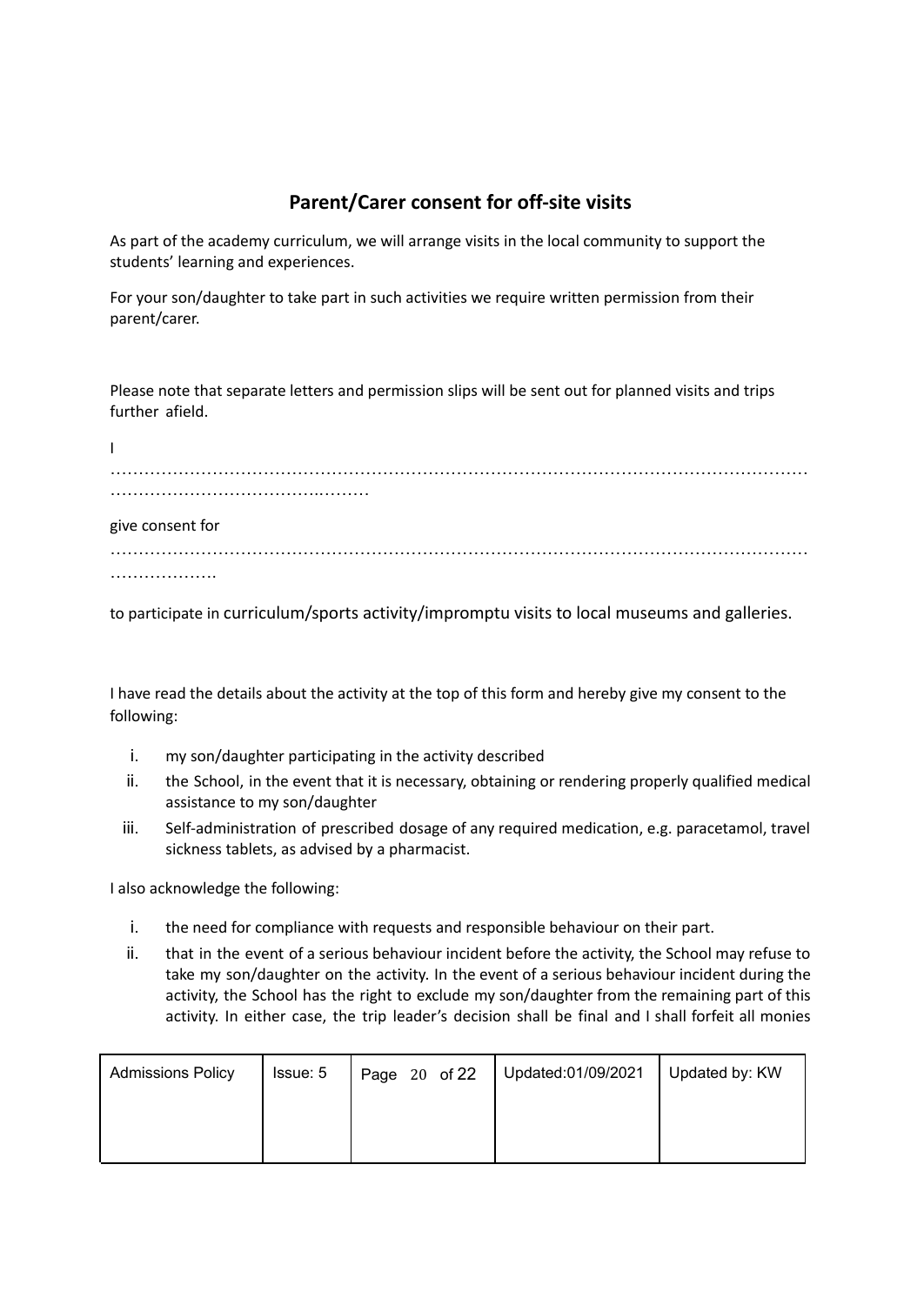paid in respect of the activity. I also understand that I may be requested to collect my son/daughter from the visit venue at my own expense in the case of a serious behaviour incident.

- iii. that my son/daughter is competent and confident in water if it is a requirement of the activity.
- iv. that any images taken by your son/daughter during the activity must be solely for your individual family's use and must not be distributed more widely. Photographs may also be taken for publicity use by the School.
- v. that the Department for Education (DfE) guidance now states 'Group Leaders should ensure that transport by road has seatbelts and students wear them'. This is fully endorsed by the School and, in the event of a student refusing to wear the seatbelt, the trip leader has the right to refuse to take that student on the visit

| <b>Admissions Policy</b> | Issue: 5 | Page 21 of 22 | Updated:01/09/2021 | Updated by: KW |
|--------------------------|----------|---------------|--------------------|----------------|
|                          |          |               |                    |                |
|                          |          |               |                    |                |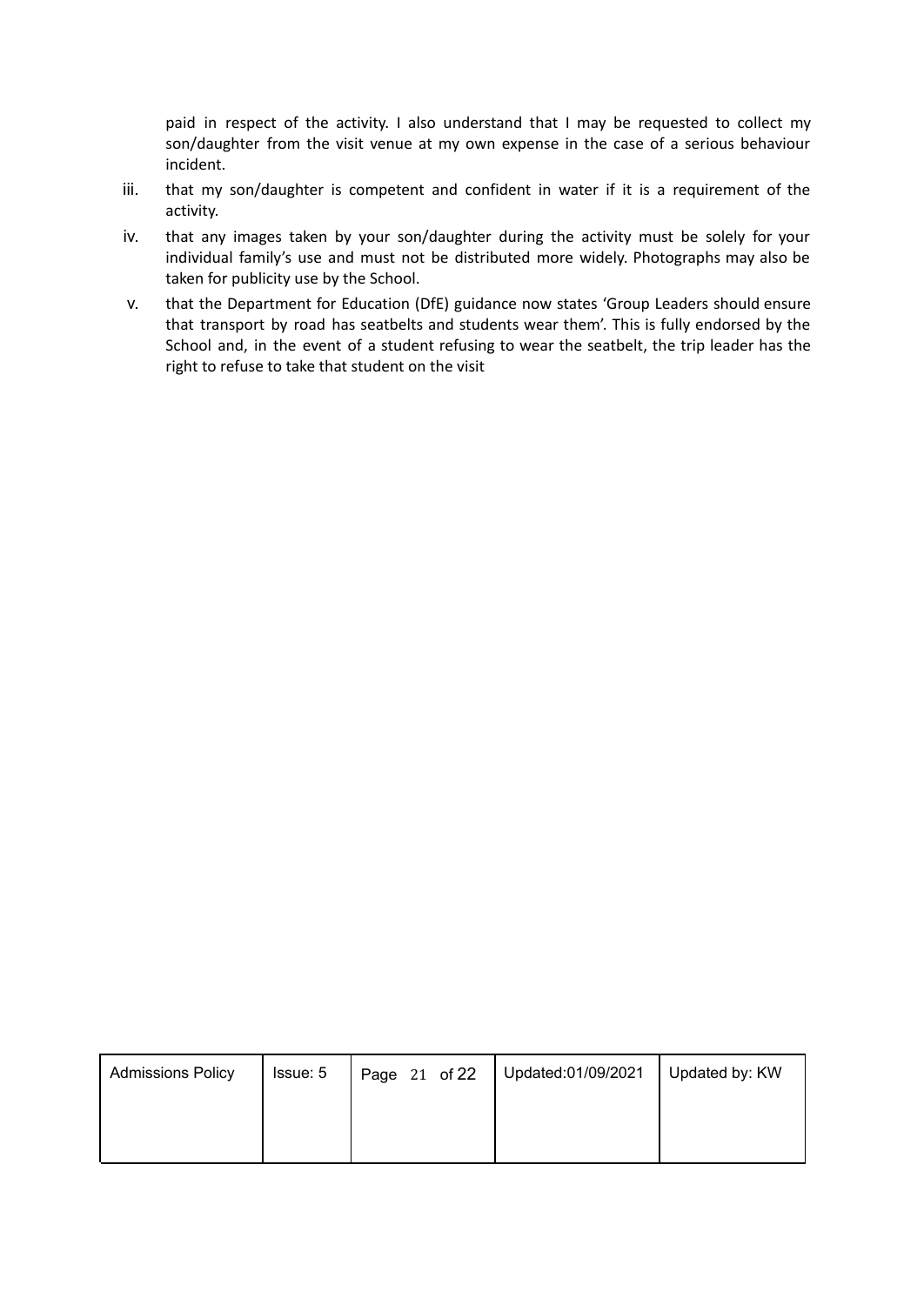### **Service Level Agreement**

#### **Agreement between:**

| <b>Stone Soup Academy</b><br>14 High Pavement<br>Nottingham<br><b>NG1 1HN</b><br>Tel: 0115 8221834 |                                                            |
|----------------------------------------------------------------------------------------------------|------------------------------------------------------------|
| <b>Stone Soup Academy contact Name:</b><br><b>Kerrie Henton</b>                                    | <b>Correspondence Address</b><br><b>Stone Soup Academy</b> |
| <b>Position: Principal</b><br>Khenton@stonesoupacademy.org.uk                                      | 14 High Pavement<br>Nottingham<br><b>NG1 1HN</b>           |

#### **And**

| <b>Referring Organisation:</b> | <b>Student Name:</b><br><b>Address:</b> |
|--------------------------------|-----------------------------------------|
| <b>Address:</b>                |                                         |
|                                | Tel No:                                 |
| Tel no:                        | DOB:                                    |
|                                |                                         |

| <b>Admissions Policy</b> | Issue: 5 | Page 22 of 22 | Updated:01/09/2021 | Updated by: KW |
|--------------------------|----------|---------------|--------------------|----------------|
|                          |          |               |                    |                |
|                          |          |               |                    |                |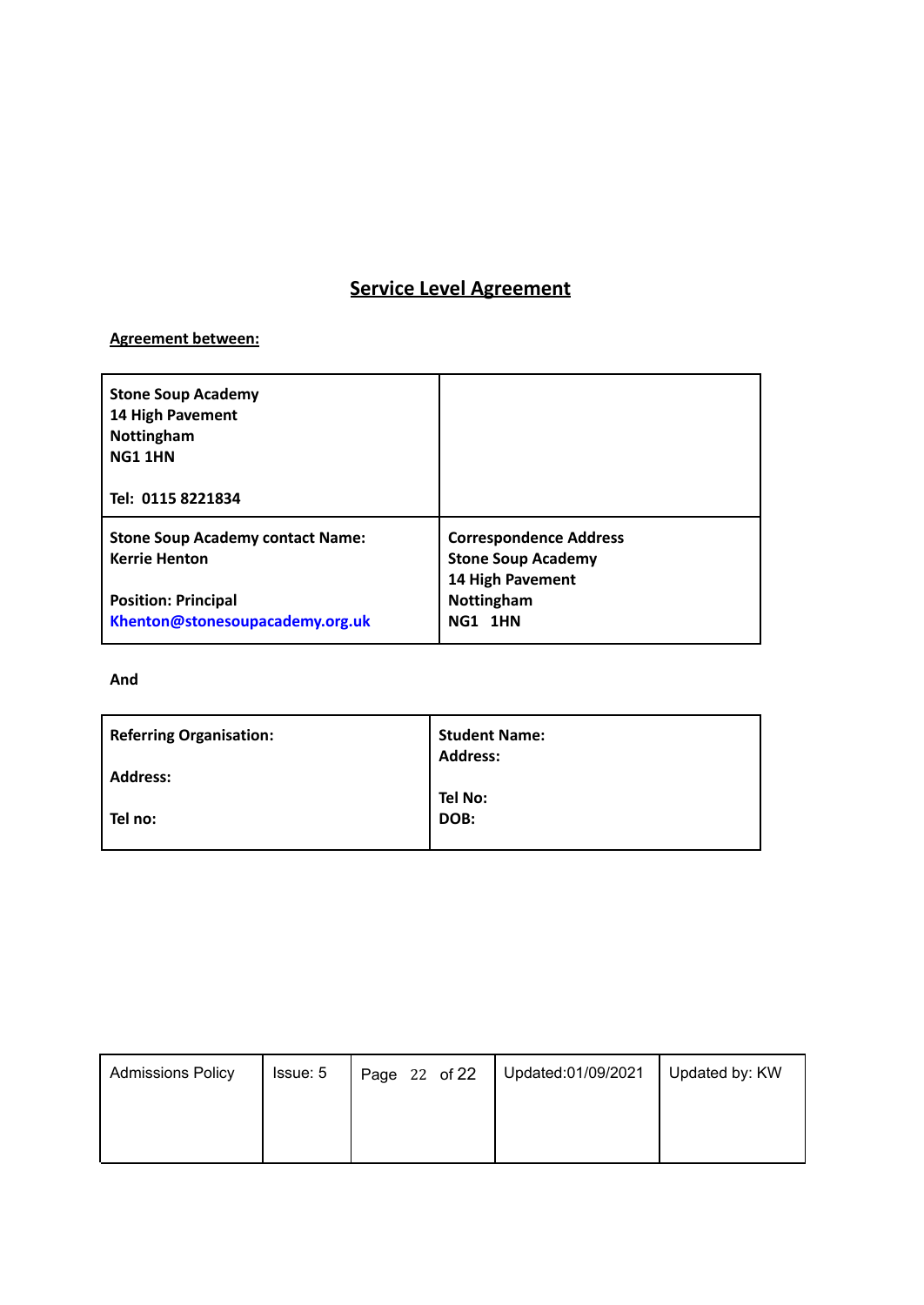| Contact:<br><b>Position:</b><br><b>Address if different from above:</b> | <b>Parent/Carer's Name:</b><br><b>Address if different from above:</b> |
|-------------------------------------------------------------------------|------------------------------------------------------------------------|
| Tel No:                                                                 | Tel No:                                                                |
| <b>Mobile:</b>                                                          | <b>Mobile:</b>                                                         |
| Email:                                                                  | Email:                                                                 |

**The purpose of this agreement is to identify the respective roles and responsibilities of Stone Soup Academy and organisations referring students to Stone Soup Academy.**

**The agreement is subject to the student successfully completing a 6 week assessment period. The Academy will contact the referrer to advise if the placement will be continuing.**

**The aims of the provision:**

**To provide provision for students to access Education via alternative learning methods and environment. It is intended that the student will be integrated into a mixed group of no more than 8 students. Access to 1-on-1 support is available if required.**

**Responsibilities:**

**Stone Soup Academy aims to ensure a successful partnership with each referring organisation by setting out responsibilities as follows:**

**The referrer will be required to:**

● **Obtain parent/carer consent in the case of participants under 16 years of age to attend the programme.**

| <b>Admissions Policy</b> | Issue: 5 | Page 23 of 22 | Updated:01/09/2021 | Updated by: KW |
|--------------------------|----------|---------------|--------------------|----------------|
|                          |          |               |                    |                |
|                          |          |               |                    |                |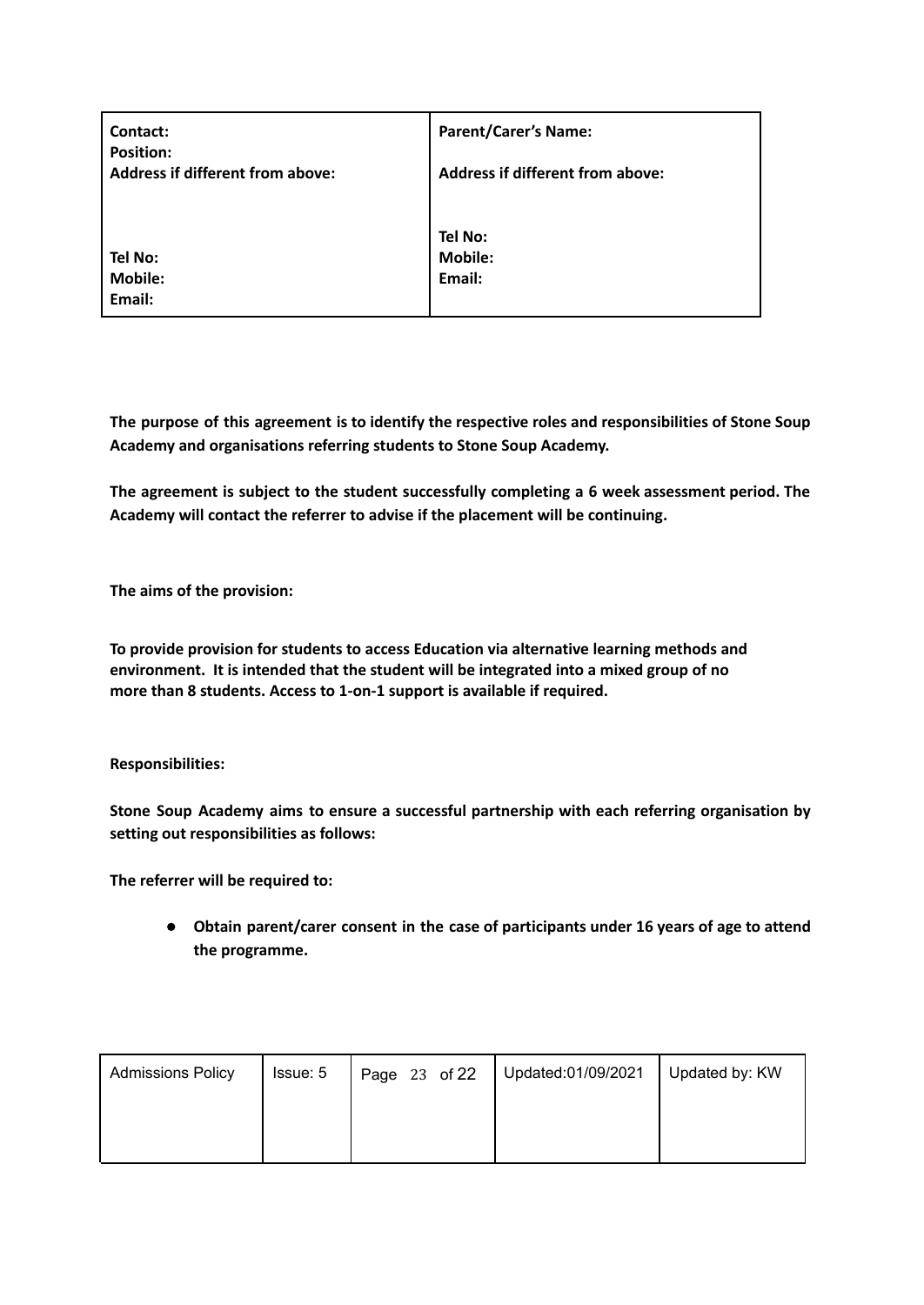- **Provide appropriate information regarding the student, before placing him/her on the programme, detailing personal details including contact telephone numbers, relevant previous education history and copies of educational and/or risk assessments.**
- **Give details of a named person to act as the key contact and co-ordinator of placement and notify the Academy of any changes that occur.**
- **Attend review meetings with Stone Soup Academy to discuss the student's progress. The frequency of these meetings to be determined by the individual needs of the student.**
- **Work closely with the Academy to address any concerns that may arise regarding the education and wellbeing of the student**
- **Inform the Academy 6 weeks in advance of any internal evaluation paperwork that will need to be completed.**
- **Hold responsibility for dealing with statutory obligations with regard to non-attendance of the student.**
- **Agree on a service level agreement and total cost of the placement, based on information supplied by Stone Soup Academy and settle invoice within 30 days of receipt of invoice.**

**Stone Soup Academy will:**

- **Provide a structured programme of learning, with clear aims and objectives leading to a nationally recognised accreditation, where stated.**
- **Give details of a named person to act as the key contact and co-ordinator of placement and notify the referrer of any changes that occur.**
- **Comply with all statutory requirements including health and safety and Safeguarding ensure that all staff, in contact with participants younger than 16 years of age are DBS checked.**
- **Keep records of the student's attendance and inform the referrer on a daily basis.**
- **Maintain systems to monitor and report on the progress of students.**

| <b>Admissions Policy</b> | Issue: 5 | Page 24 of 22 | Updated:01/09/2021 | Updated by: KW |
|--------------------------|----------|---------------|--------------------|----------------|
|                          |          |               |                    |                |
|                          |          |               |                    |                |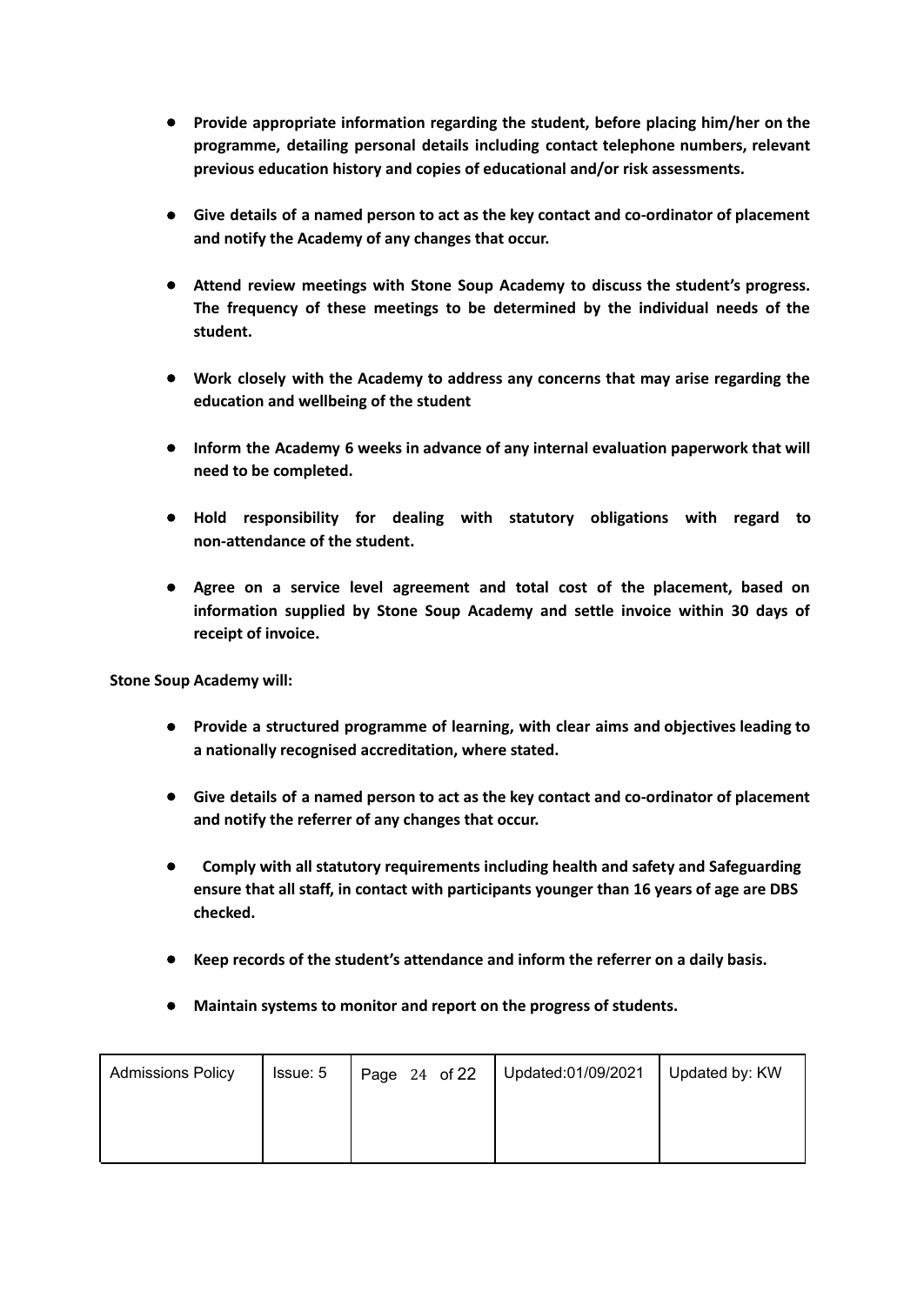- **Forward to the referrer, copies of certificates achieved by participants.**
- **Provide evidence of expectations regarding the student's behaviour and code of conduct.**
- **In the case of students under the age of 16, contact parents/carers/guardians if possible to notify of any absences/lateness or leaving early. The referrer's named contact will also be informed for tracking and safety purposes.**
- **Report to the referrers named contact person immediately any concerns, emergencies, or disciplinary issues.**
- **Forward to referrer's named contact person any reports detailing incidents resulting in disciplinary proceedings.**
- **Comply with trips and visits guidance and ensure that all necessary documentation is completed**
- **Make sure that confidential information is held securely at all times and only used in the provision of this agreement.**
- **Agree on a service level agreement and state total cost of the placement, which will include lunch, accreditation costs and some course materials. Some courses external to the academy that are personalised for a particular student may incur additional costs. For example Science GCSE at college.**

**In the event of lockdown measures being re-imposed after the start of the placement, affecting either the Academy's ability to deliver education in person or students inability to attend, the Academy will continue to provide online work wherever practical and appropriate and therefore will continue to charge for the place.**

**The Academy has robust and comprehensive Covid-19 Risk Assessments in place which are updated on a regular basis and in line with the latest government guidelines. We are confident that Stone Soup Academy is a safe environment for your students and we ask that you work with** us to ensure our health and safety processes are adhered to by students and visiting staff. Copies of **the risk assessment are available on request.**

**Termination:**

| <b>Admissions Policy</b> | Issue: 5 | Page 25 of 22 | Updated:01/09/2021 | Updated by: KW |
|--------------------------|----------|---------------|--------------------|----------------|
|                          |          |               |                    |                |
|                          |          |               |                    |                |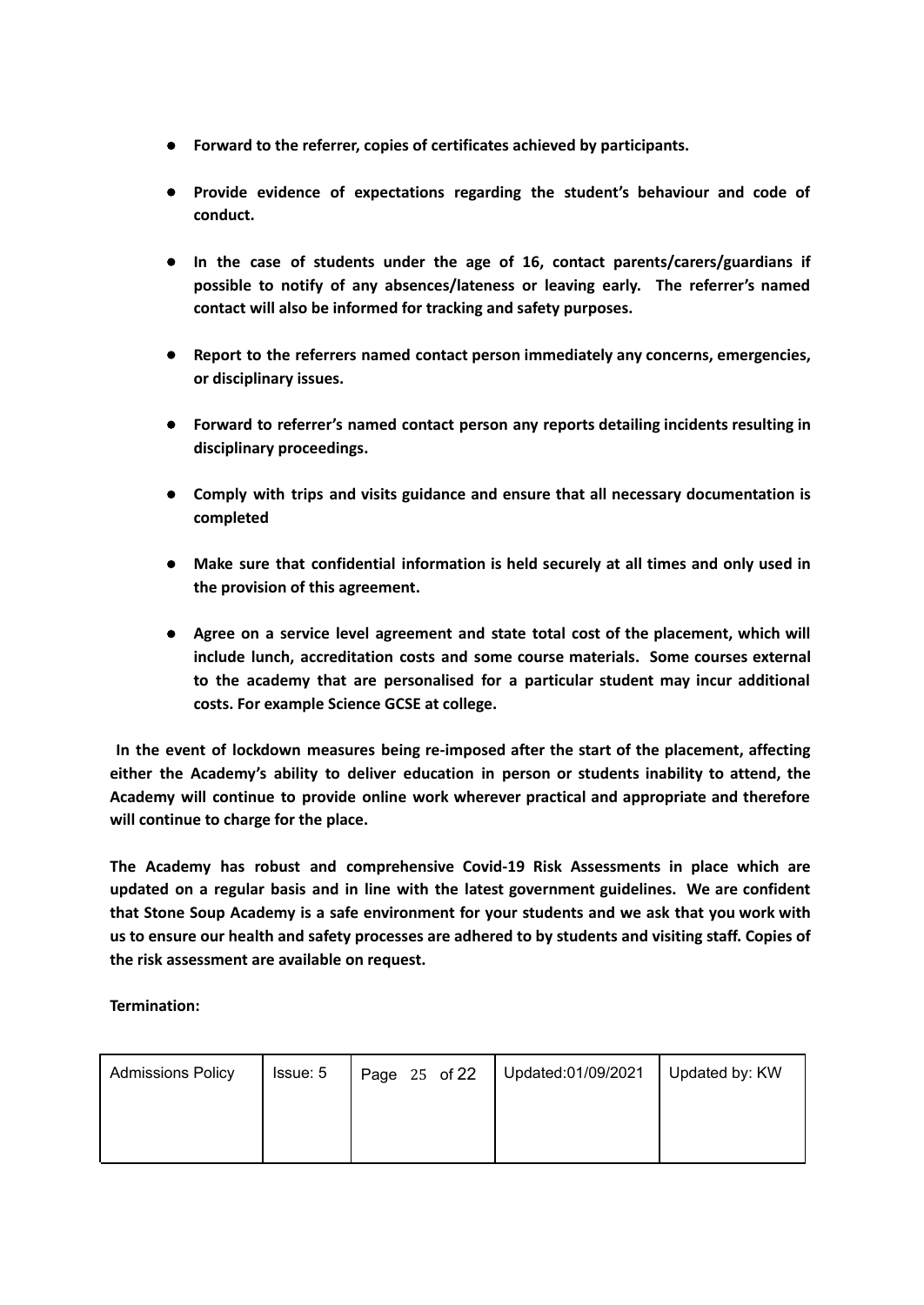**This contract can be terminated with a 4 week notice period. This notice period can be waived if there are exceptional mitigating circumstances or safeguarding issues that have been discussed and agreed in writing with the Principal.**

**Financial Arrangements:**

**The referrer will pay for the agreed cost following invoice which will be issued monthly in arrears. The cost of the placement will reflect the individual needs of each student.**

**Should the referring organisation require Stone Soup Academy to book and pay for transportation via taxi on our account, an administration fee is chargeable at £10 per booking on top of the invoiced fare amount.**

| <b>Name of Customer</b>                                                                |        |
|----------------------------------------------------------------------------------------|--------|
| <b>Agreement start date</b>                                                            |        |
| <b>Agreement End Date</b>                                                              |        |
| <b>Number of Days per week</b><br>Please identify which days<br><b>Number of weeks</b> |        |
| <b>Review Date</b>                                                                     |        |
| <b>Daily Rate</b><br><b>Total Cost</b>                                                 | £<br>£ |

#### **Signed on behalf of referring organisation:**

**Name and job title:**

**Date:**

#### **Signed on behalf of The Stone Soup Academy**

| <b>Admissions Policy</b> | Issue: 5 | Page 26 of 22 | Updated:01/09/2021 | Updated by: KW |
|--------------------------|----------|---------------|--------------------|----------------|
|                          |          |               |                    |                |
|                          |          |               |                    |                |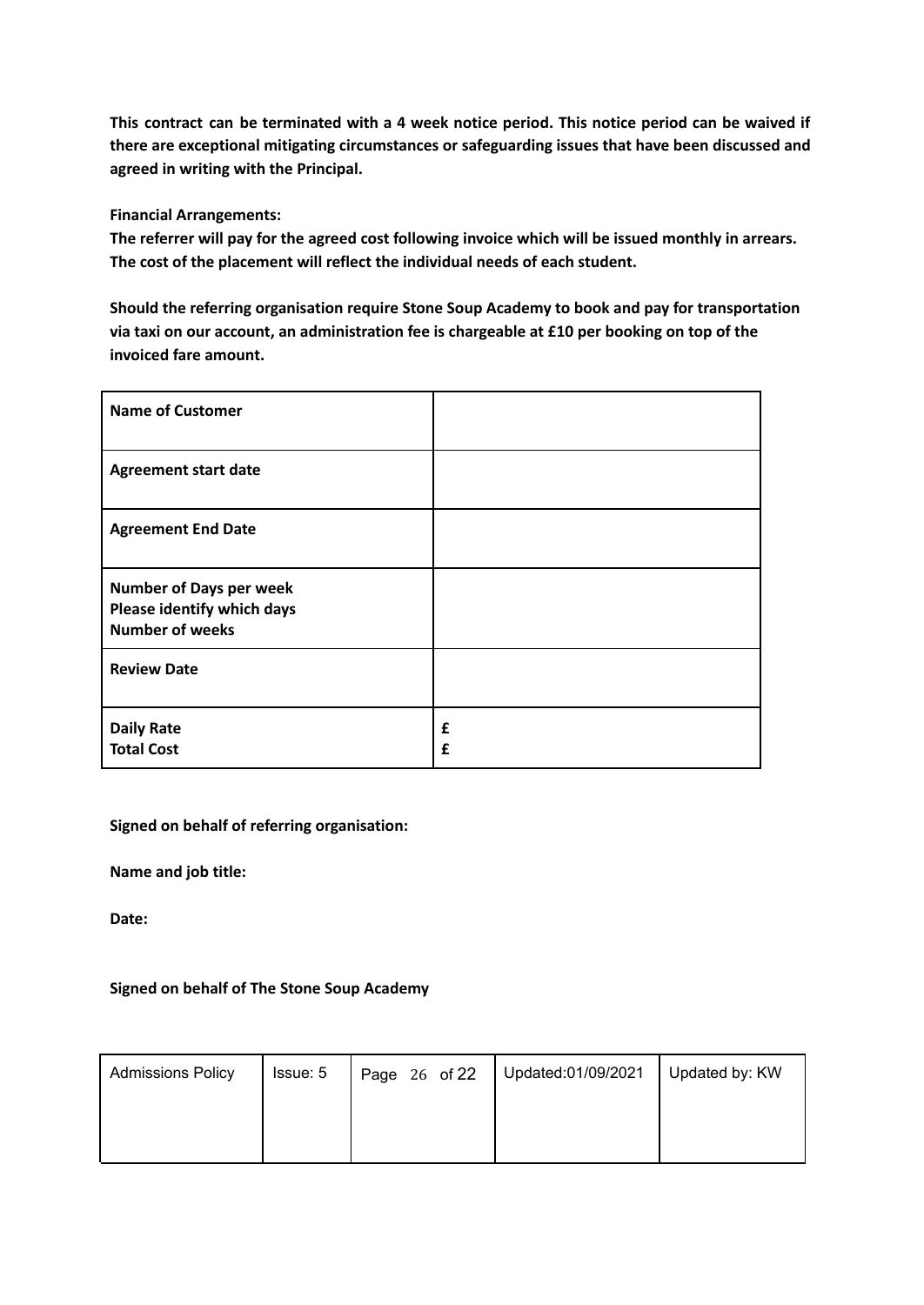**Name and job title:**

**Date:**

### **Single Roll Transfer Form**

#### **Agreement between:**

| The Stone Soup Academy<br>14 High Pavement<br>Nottingham<br>NG1 1HN<br>Tel: 0115 8221834            |                                                                                                  |
|-----------------------------------------------------------------------------------------------------|--------------------------------------------------------------------------------------------------|
| Stone Soup Contact Name:<br>Kerrie Henton<br>Position: Principal<br>khenton@stonesoupacademy.org.uk | <b>Correspondence Address</b><br>Stone Soup Academy<br>14 High Pavement<br>Nottingham<br>NG1 1HN |

#### And

| Organisation:                    | <b>Student Name:</b>            |
|----------------------------------|---------------------------------|
| Address:                         | Address:                        |
| Tel no:                          | Tel No:<br>DOB:                 |
| <b>Contact Name:</b>             | Parent/carer Name:              |
| Address if different from above: | Address if different from above |
| Tel No:                          | Tel No:                         |

| <b>Admissions Policy</b> | Issue: 5 | Page 27 of 22 | Updated:01/09/2021 | Updated by: KW |
|--------------------------|----------|---------------|--------------------|----------------|
|                          |          |               |                    |                |
|                          |          |               |                    |                |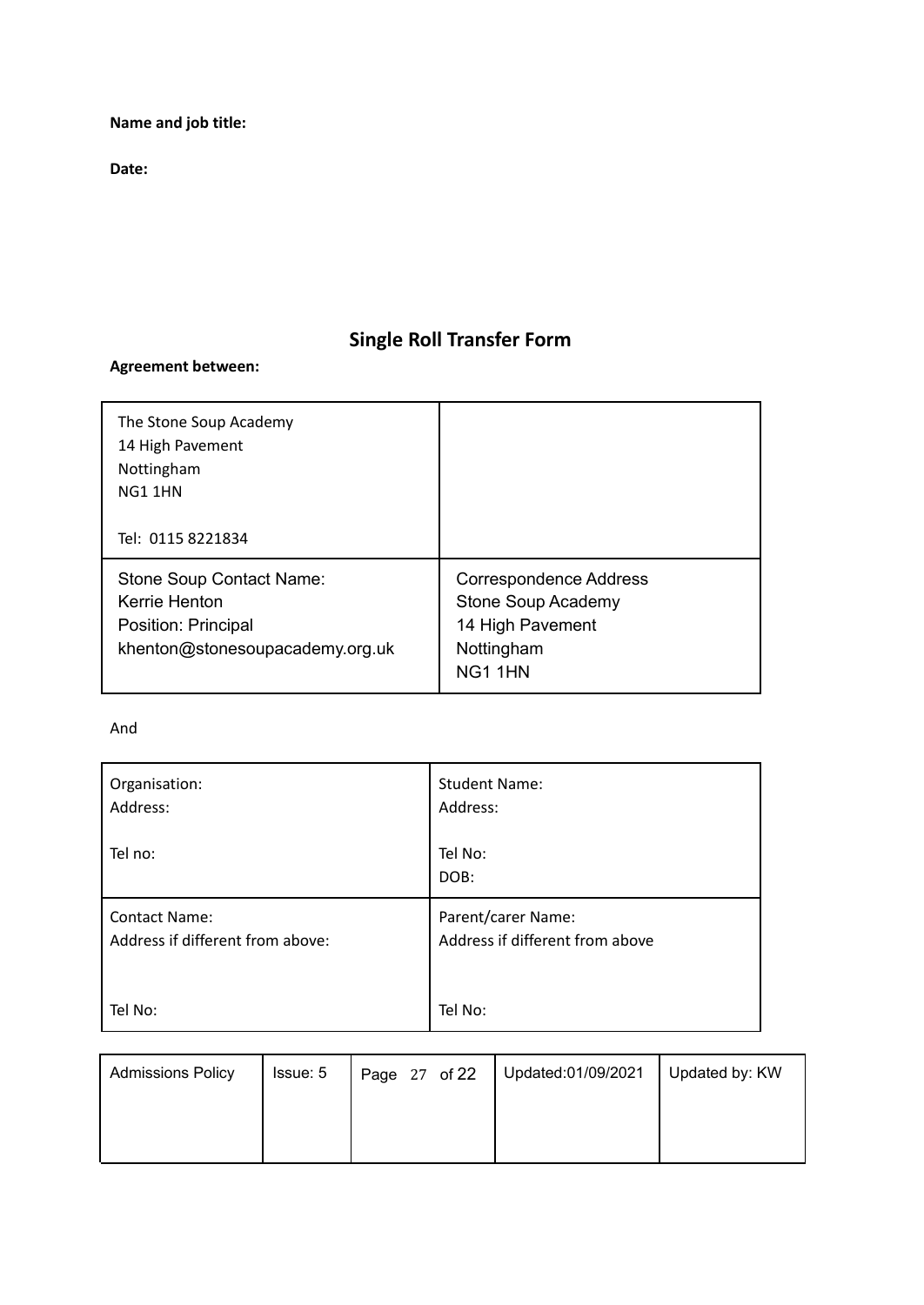| Mobile:  | Mobile: |
|----------|---------|
| ' Email: | Email:  |

The purpose of this agreement is to transfer the named student from the main school roll onto the roll of Stone Soup Academy. By signing this agreement the referring school is agreeing to pay the full fee as detailed below to Stone Soup Academy.

The referring school must have gained the support and approval of the student's parent or guardian before this transfer can happen. Stone Soup Academy is accepting this transfer on the basis that the school has consulted with the student's parent or guardian and that this transfer has been agreed.

Stone Soup Academy accepts no responsibility for transfers which have not been agreed by the student's parents and guardians, and will still expect this full fee to be paid if the placement becomes invalid due to failure to consult with the parents.

#### **Financial Arrangements:**

The referrer will pay for the agreed cost following invoice which will be issued.

| <b>Name of Customer</b>                                                                |  |
|----------------------------------------------------------------------------------------|--|
| <b>Agreement start date</b>                                                            |  |
| <b>Agreement End Date</b>                                                              |  |
| <b>Number of Days per week</b><br>Please identify which days<br><b>Number of weeks</b> |  |
| <b>Daily Rate</b><br><b>Total Cost</b>                                                 |  |
| Please sign to verify parent/guardian and<br>student have been informed of transfer:   |  |

**Signed on behalf of referrer:**

**Name and job title:**

| <b>Admissions Policy</b> | Issue: 5 | Page 28 of 22 | Updated:01/09/2021 | Updated by: KW |
|--------------------------|----------|---------------|--------------------|----------------|
|                          |          |               |                    |                |
|                          |          |               |                    |                |